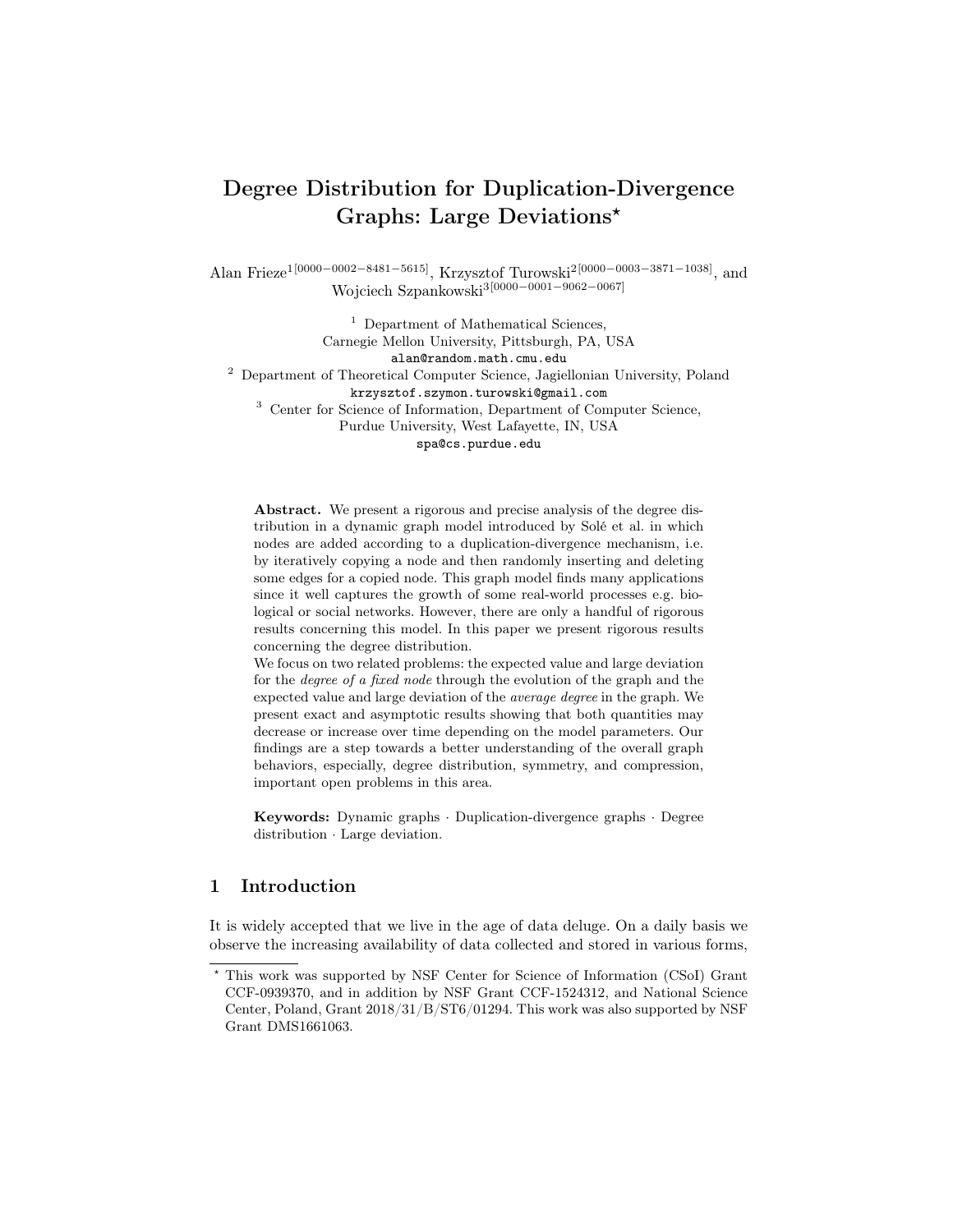as sequences, expressions, interactions or structures. A large part of this data is given in a complex form which also conveys a "shape" of the structure, such as network data. As examples we have various biological networks, social networks, and Web graphs.

Given a representation of these networks as graphs, there arises a natural question: what are the rules governing the growth and evolution of such networks? In fact, finding such rules should enable us to model real networks arising in many diverse applications. For example, there is experimental evidence [17] that the evolution of some biological networks is driven by the duplication mechanism, in which new nodes appear as copies of some already existing ones in the network. This is supplemented by a certain amount of divergence due to random mutations that leads to some differences between patterns of interaction for the source and the duplicate elements.

Fundamental questions arise about the structural properties of these networks. For example, Faloutsos, Faloutsos and Faloutsos [5] brought to the front the issue of "scale-free" power law behavior. First, there is the question as to whether or not the degree distributions of the real-world networks do indeed have a tail close to a power law. Second and most importantl, one needs to verify whether the underlying random graph models may indeed generate graphs that exhibit the desired behavior e.g. in expectation. This is directly related to the broader question of the degree distributions in graphs that may be generated from these random models. We would expect that a good model for real-world networks generates graphs that typically are not much different in terms of the number of vertices with given degrees to what is seen in practice. However, to answer this question we first need a good theoretical understanding of the degree distribution of our models and this is the subject of this paper.

Another important problem in this area is the question of symmetry. It may be formulated as follows: given a probability distribution over graphs of size  $n$ , what is the distribution of  $\log |\text{Aut}(G)|$ , where G is a random graph drawn from this distribution and  $Aut(G)$  is its automorphism group (i.e., permutation preserving adjacency). Clearly, it is related to the degree distribution problem since for example the number of small symmetrical structures like cherries and diamonds (vertices of degree 1 and 2, respectively, having the same neighborhood) is a lower bound on the number of automorphisms for any graph. Interestingly enough, many real-world networks such as protein-protein and social networks, exhibit a lot of symmetry as shown in Table 1.

It turns out that the most popular random graph models do not exhibit much symmetry. For example, it was proved in [2] that the Erdős-Renyi random graph model generates asymmetric graphs (for not too small and too large edge probability), that is,  $\log |\text{Aut}(G)| = 0$ , with high probability. In a similar vein, it was proved for the preferential attachment model, also known as the Barabási-Albert model, that for  $m \geq 3$  (which is necessary if we want to obtain sufficiently dense graphs that resemble real-world networks) is asymmetric with high probability [9].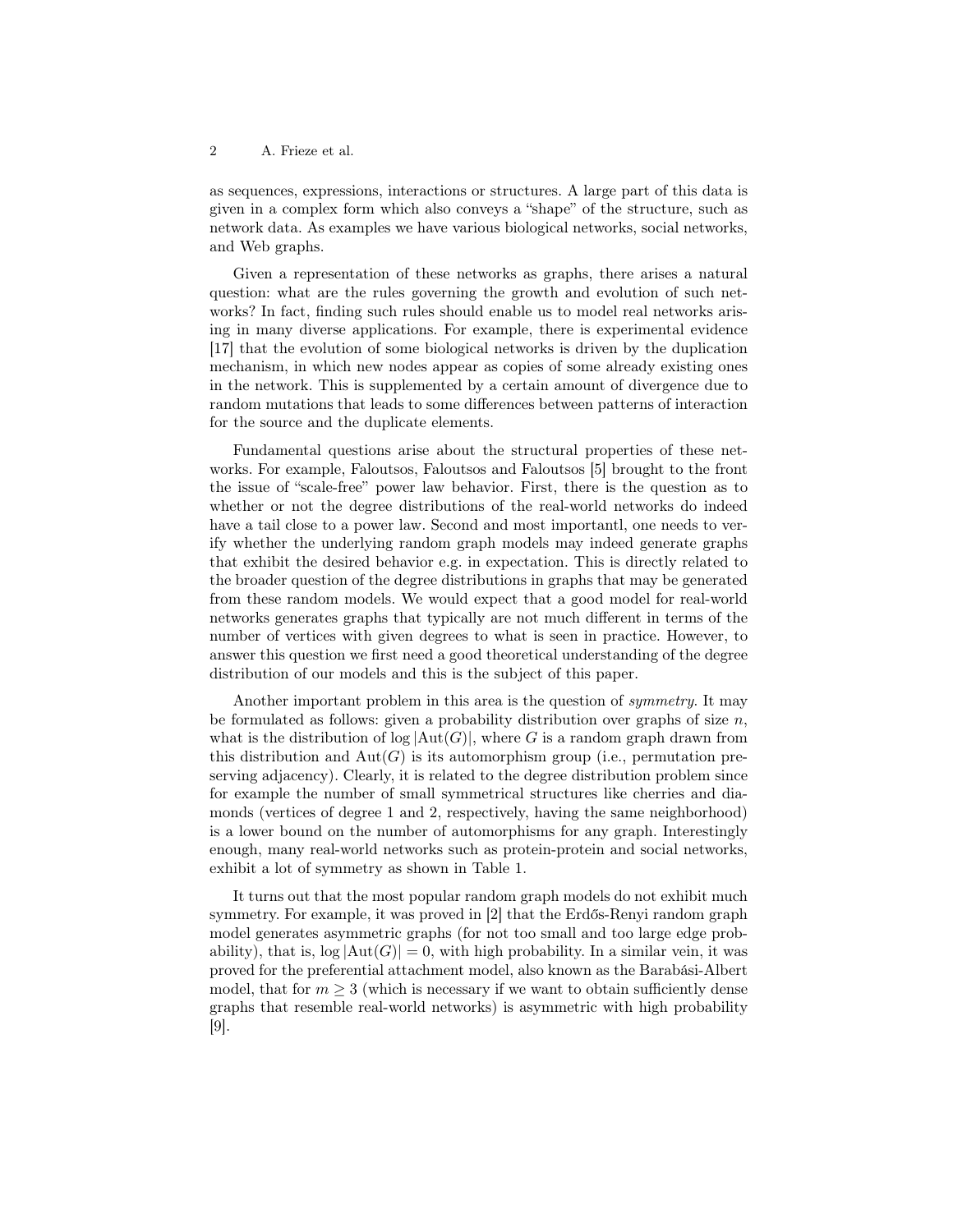| Network                                                  |       |                | Nodes Edges $log  Aut(G) $ |
|----------------------------------------------------------|-------|----------------|----------------------------|
| Baker's yeast protein-protein interactions 6,152 531,400 |       |                | 546                        |
| Fission yeast protein-protein interactions 4,177 58,084  |       |                | 675                        |
| Mouse protein-protein interactions                       |       | 6,849 18,380   | 305                        |
| Human protein-protein interactions                       |       | 17,295 296,637 | 3026                       |
| ArXiv high energy physics citations                      |       | 7,464 116,268  | 13                         |
| Simple English Wikipedia hyperlinks                      |       | 10,000 169,894 | 1019                       |
| CollegeMsg online messages                               | 1.899 | 59.835         | 232                        |

Table 1: Symmetries of the real-world networks [13, 16].

Therefore, in order to study and understand the behavior of real-world networks we need to look at dynamic graph models that naturally generate internal graph symmetries. As was mentioned before, one promising route is to investigate models that evolve according to the duplication and mutation rules. So let us consider the most popular duplication-divergence model introduced by Solé et al. [12], referred to below as  $DD(t, p, r)$ . It is defined as follows: starting from a given graph on  $t_0$  vertices (labeled from 1 to  $t_0$ ) we add subsequent vertices labeled  $t_0 + 1$ ,  $t_0 + 2, \ldots, t$  as copies of some existing vertices in the graph and then we introduce divergence by adding and removing some edges connected to the new vertex independently at random. Finally, we remove the labels and return the structure, i.e. the unlabeled graph.

It has been shown that for a certain set of parameters, graphs generated according to the duplication-divergence mechanism fit very well empirically with the structure of some real-world networks (e.g., protein-protein and citation networks) in terms of the degree distribution [3] and small subgraph (graphlets) counts [11]. However, at the moment there do not exist any rigorous general results regarding symmetries and hence degree distribution for such graphs. Experimentally, when generating multiple graphs according to this model with different parameters, we observe the pattern presented in Figure 1: There is a set of parameters (i.e.,  $p$  and  $r$ ) for which the generated graphs are highly symmetric with a large automorphisms group. It was shown by Sreedharan et al. [13] that possible values of the parameters for real-world networks lie in the blue-violet area, indicating a lot of symmetry. All these remarks suggest that there is a certain merit to study a possible link between the duplication-divergence model and certain types of real-world networks. To accomplish this we need to study the average and large deviation of their degree sequence, which is the main topic of this conference paper.

There exist only a handful previous rigorous results on the  $DD(t, p, r)$  model. In view of these, it is imperative that we understand the degree distribution for the duplication-divergence networks. Turowski et al. showed in [15] that for the special case of  $p = 1$ ,  $r = 0$  the expected logarithm of the number of automorphisms for graphs on t vertices is asymptotically  $\Theta(t \log t)$ , which indicates a lot of symmetry. This allows to construct asymptotically optimal compression algorithms for such graphs. However, the proposed approach used certain properties for this particular set of parameters that does not generalize to other sest of parametesr.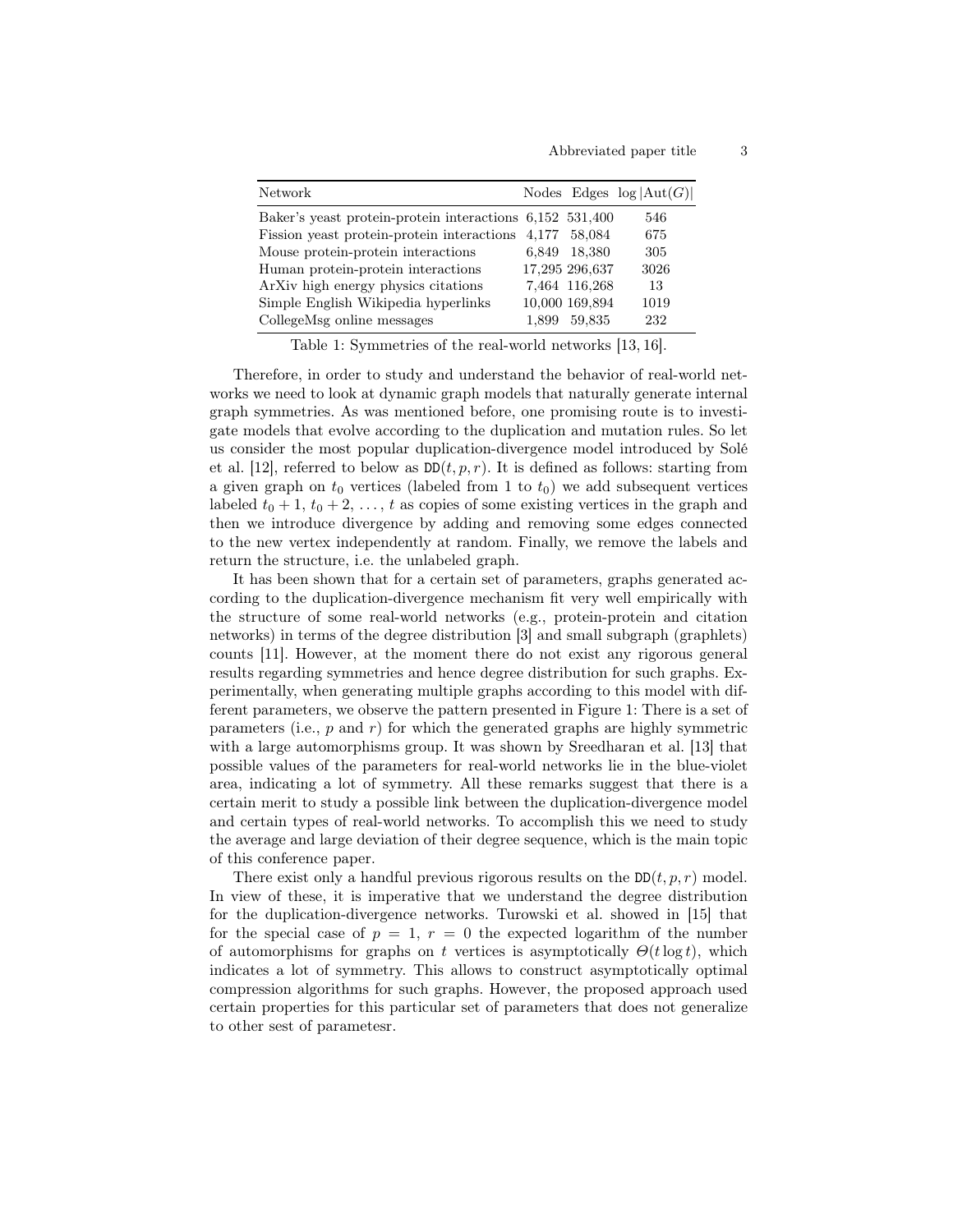

Fig. 1: Symmetry of graphs  $(\log |Aut(G)|)$  generated by the DD $(t, p, r)$  model.

For  $r = 0$  and  $p < 1$ , it was recently proved by Hermann and Pfaffelhuber in [6] that depending on the value of p either there exists a limiting distribution of degree frequencies with almost all vertices isolated or there is no limiting distribution as  $t \to \infty$ . Moreover, it is shown in [8] that the number of vertices of degree one is  $\Omega(\log t)$  but again the precise rate of growth of the number of vertices with any fixed degree  $k > 0$  is currently unknown. Recently, also for  $r = 0$ , Jordan [7] showed that the *non-trivial connected component* has a degree distribution which conforms to a power-law behavior in size, but only for  $p < e^{-1}$ . In this case the exponent is equal to  $\gamma$  which is the solution of  $3 = \gamma + p^{\gamma - 2}.$ 

In this paper we study the degree distribution from a different perspective. In particular, we present results concerning the degree of a given vertex s at time t (denoted by  $deg_t(s)$ ) and the average degree in the graph (denoted by  $D(G_t)$ ). We show that the asymptotic values of the means  $\mathbb{E}[\deg_t(s)]$  and  $\mathbb{E}[D(G_t)]$  as  $t \to \infty$  exhibit phase transitions over the parameter space as a function of p and r. We then present some results for the tails of the degree distribution for  $D(G_t)$ and  $\deg_t(s)$  for  $s = O(1)$ . It turns out that the deviation by a polylogarithmic factor under or over the respective means is sufficient to obtain a polynomial tail, that is to find an  $O(t^{-A})$  tail probability. In this way we have proved that the distribution of  $D(G_t)$  and  $\deg_t(s)$  are in some sense concentrated around their means.

#### 2 Main results

In this section we first define formally the  $DD(t, p, r)$  model. Then, we present our main results, first concerning the expected values of the degree distribution, and then large deviations of their distributions. Here we provide only the main lines of reasoning, with the full proofs moved to the respective appendices.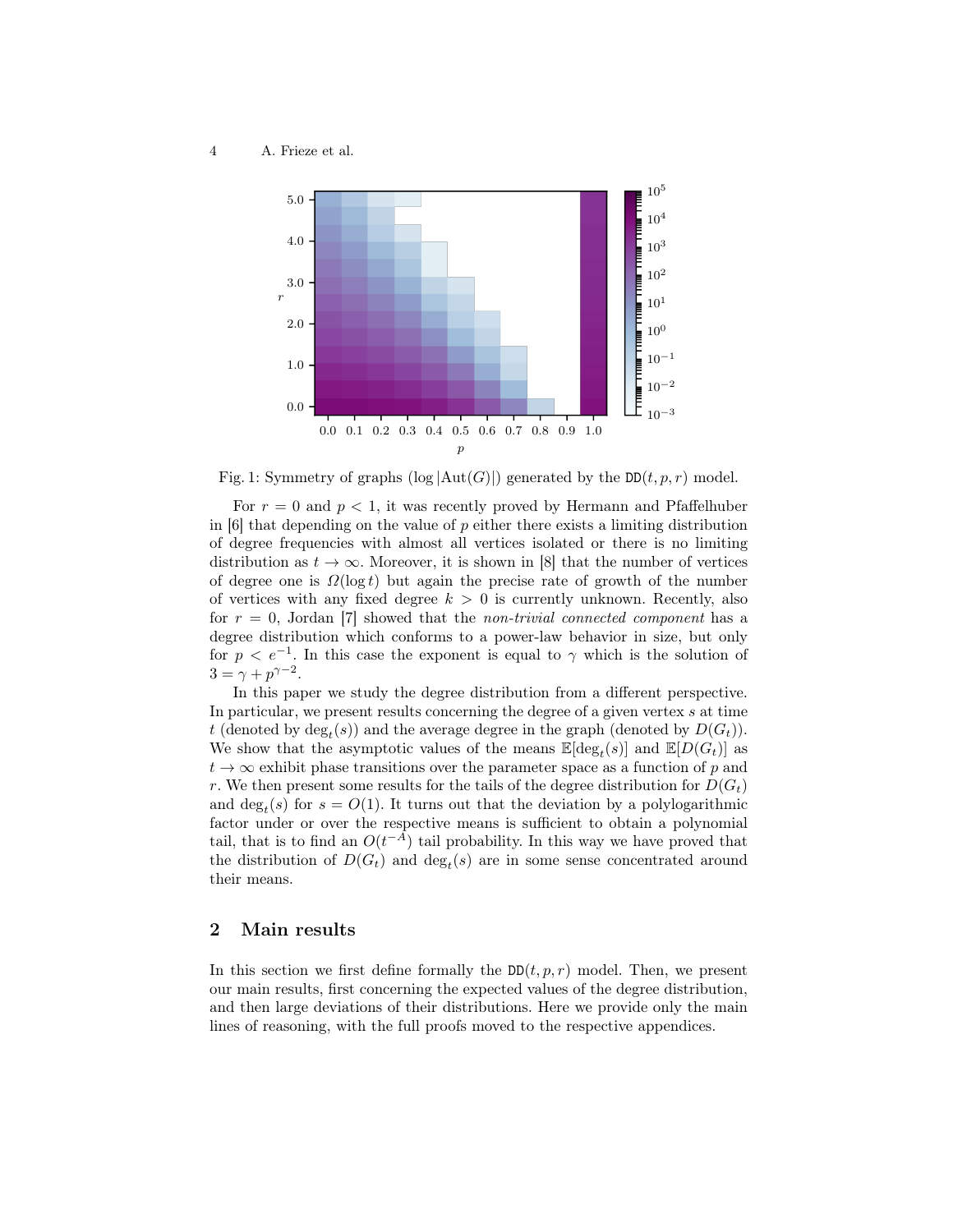We use standard graph notation, e.g. from [4]:  $V(G)$  denotes the set of vertices of graph G,  $\mathcal{N}_G(u)$  – the set of neighbors of vertex u in G,  $\deg_G(u) = |\mathcal{N}_G(u)|$ – the degree of u in G. For brevity we use the abbreviations for  $G_t$ , e.g.  $\deg_t(u)$ instead of  $deg_{G_t}(u)$ . All graphs are simple. Let us also introduce the *average* degree  $D(G_t)$  of G as

$$
D(G) = \frac{1}{|V(G)|} \sum_{u \in V(G)} \deg_G(u).
$$

It is worth noting that it is also known in the literature as the first moment of the degree distribution.

We formally define the model  $DD(t, p, r)$  as follows: let  $0 \le p \le 1$  and  $0 \le r \le$  $t_0$  be the parameters of the model. Let also  $G_{t_0}$  be a graph on  $t_0$  vertices, with  $V(G_{t_0}) = \{1, \ldots, t_0\}$ . Now, for every  $t = t_0, t_0 + 1, \ldots$  we create  $G_{t+1}$  from  $G_t$ according to the following rules:

- 1. add a new vertex  $t + 1$  to the graph,
- 2. pick vertex u from  $V(G_t) = \{1, \ldots, t\}$  uniformly at random and denote u as  $parent(t + 1)$ ,
- 3. for every vertex  $i \in V(G_t)$ :
	- (a) if  $i \in \mathcal{N}_t(parent(t+1))$ , then add an edge between i and  $t+1$  with probability p,
	- (b) if  $i \notin \mathcal{N}_t(parent(t + 1))$ , then add an edge between i and  $t + 1$  with probability  $\frac{r}{t}$ .

#### 2.1 Average degree in the graph

We start with the average degree in the graph  $D(G_t)$ . First, we find the following recurrence for the average degree of  $G_{t+1}$ :

$$
\mathbb{E}[D(G_{t+1}) | G_t] = \frac{1}{t+1} \mathbb{E}\left[\sum_{i=1}^{t+1} \deg_{t+1}(i) | G_t\right]
$$
  
= 
$$
\frac{1}{t+1} \mathbb{E}\left[\sum_{i=1}^t \deg_t(i) + 2 \deg_{t+1}(t+1) | G_t\right]
$$
  
= 
$$
\frac{1}{t+1} \left(\sum_{i=1}^t \deg_t(i) + 2 \mathbb{E}\left[\deg_{t+1}(t+1) | G_t\right]\right)
$$
  
= 
$$
\frac{1}{t+1} (tD(G_t) + 2 \mathbb{E}[\deg_{t+1}(t+1) | G_t]).
$$

Next, we find the following relationship between the expected average degree  $\mathbb{E}[D(G_t)]$  and the expected degree of the new vertex  $\mathbb{E}[\deg_{t+1}(t+1)]$  (see proof in Appendix A):

**Lemma 1.** For any  $t \geq t_0$  it holds that

$$
\mathbb{E}[\deg_{t+1}(t+1)] = \left(p - \frac{r}{t}\right)\mathbb{E}[D(G_t)] + r.
$$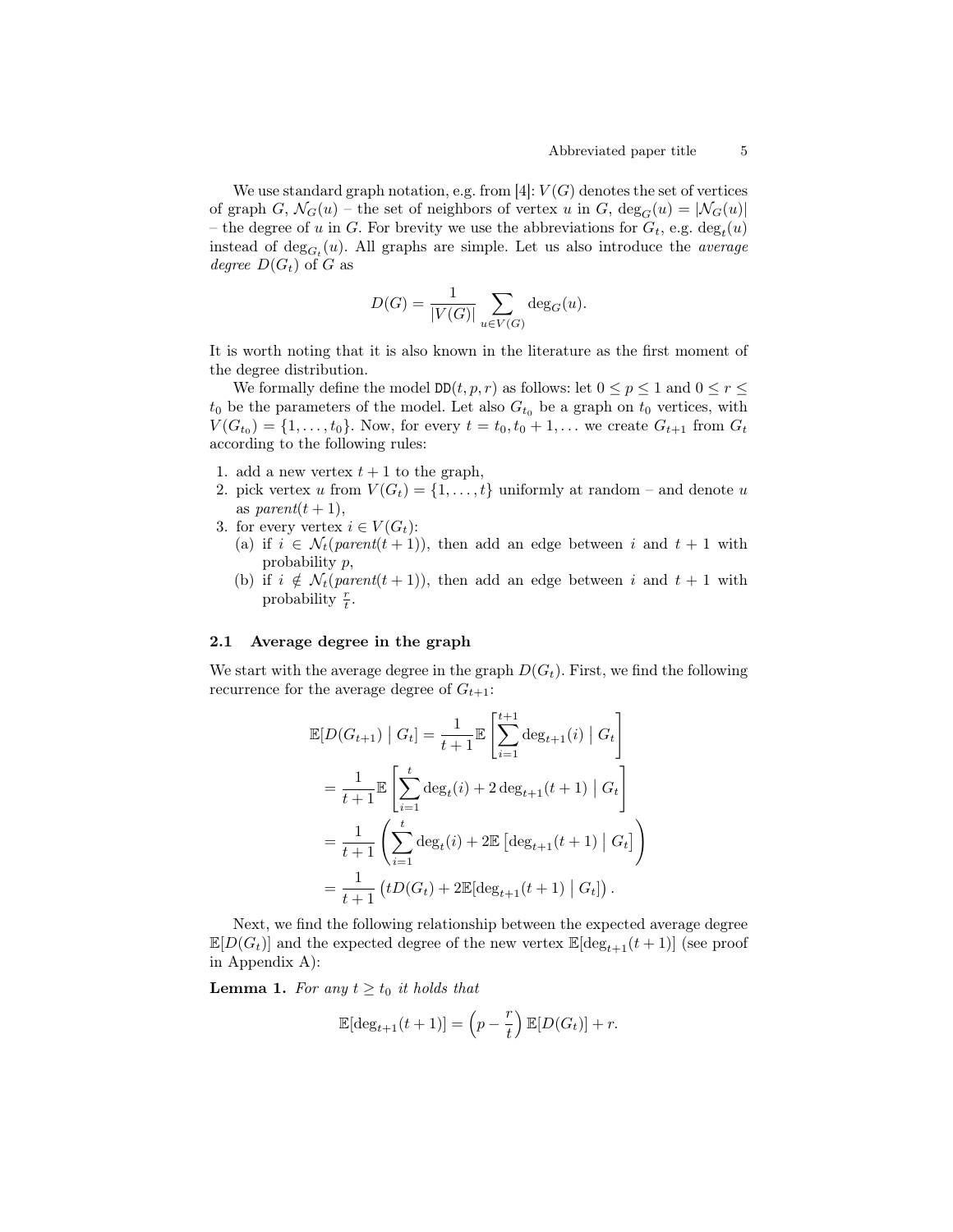It is quite intuitive that the expected degree of a new vertex behaves as if we would choose a vertex with the average degree  $\mathbb{E}[D(G_t)]$  as its parent, and then copy a  $p$  fraction of its edges, also adding  $r$  more edges (in expectation) to the other vertices in the graph.

From this lemma we find

$$
\mathbb{E}[D(G_{t+1}) | G_t] = D(G_t) \left( 1 + \frac{2p-1}{t+1} - \frac{2r}{t(t+1)} \right) + \frac{2r}{t+1}.
$$
 (1)

This recurrence falls under a general recurrence of the form

$$
\mathbb{E}[f(G_{t+1}) | G_t] = f(G_t)g_1(t) + g_2(t)
$$
\n(2)

where  $g_1$  and  $g_2$  are given functions, dependent on p and r. We will solve it exactly and asymptotically in the sequel. This allows us to find an asymptotic expression for the average degree.

In the sequel we present a series of lemmas that will be used to obtain the asymptotics of  $\mathbb{E}[f(G_t)]$ . These lemmas are based on martingale theory and they use various asymptotic properties of Euler gamma function. For space reasons, proofs of Lemmas 2 and 5 are moved to Appendices B and C.

**Lemma 2.** Let  $(G_n)_{n=n_0}^{\infty}$  be a Markov process for which  $\mathbb{E}f(G_{n_0}) > 0$  and Equation (2) holds with  $g_1(n) > 0$ ,  $g_2(n) \geq 0$  for all  $n = n_0, n_0 + 1, \ldots$  Then for all  $n\geq n_0$ 

$$
\mathbb{E}f(G_n) = f(G_{n_0}) \prod_{k=n_0}^{n-1} g_1(k) + \sum_{j=n_0}^{n-1} g_2(j) \prod_{k=j+1}^{n-1} g_1(k).
$$

The above lemma shows that the solutions of recurrences of type Equation (2) contain products and sum of products of  $g_1$  and  $g_2$ . The next lemmas show how to handle such products. First, since in our case  $g_1(n)$  and  $g_2(n)$  are of form  $\frac{W_1(n)}{W_2(n)}$ for certain polynomials  $W_1(n)$ ,  $W_2(n)$ , we turn the products of polynomials into the products of Euler gamma functions.

**Lemma 3.** Let  $W_1(k)$ ,  $W_2(k)$  be polynomials of degree d with respective (not necessarily distinct) roots  $a_i$ ,  $b_i$  ( $i = 1, ..., d$ ), that is,  $W_1(k) = \prod_{i=1}^d (k - a_i)$ and  $W_2(k) = \prod_{j=1}^d (k - b_j)$ . Then

$$
\prod_{k=n_0}^{n-1} \frac{W_1(k)}{W_2(k)} = \prod_{i=1}^d \frac{\Gamma(n-a_i)}{\Gamma(n-b_i)} \frac{\Gamma(n_0-b_i)}{\Gamma(n_0-a_i)}.
$$

Proof. We have

$$
\prod_{k=n_0}^{n-1} \frac{W_1(k)}{W_2(k)} = \prod_{k=n_0}^{n-1} \prod_{i=1}^d \frac{k-a_i}{k-b_i} = \prod_{i=1}^d \prod_{k=n_0}^{n-1} \frac{k-a_i}{k-b_i} = \prod_{i=1}^d \frac{\Gamma(n-a_i)}{\Gamma(n-b_i)} \frac{\Gamma(n_0-b_i)}{\Gamma(n_0-a_i)}
$$

which completes the proof.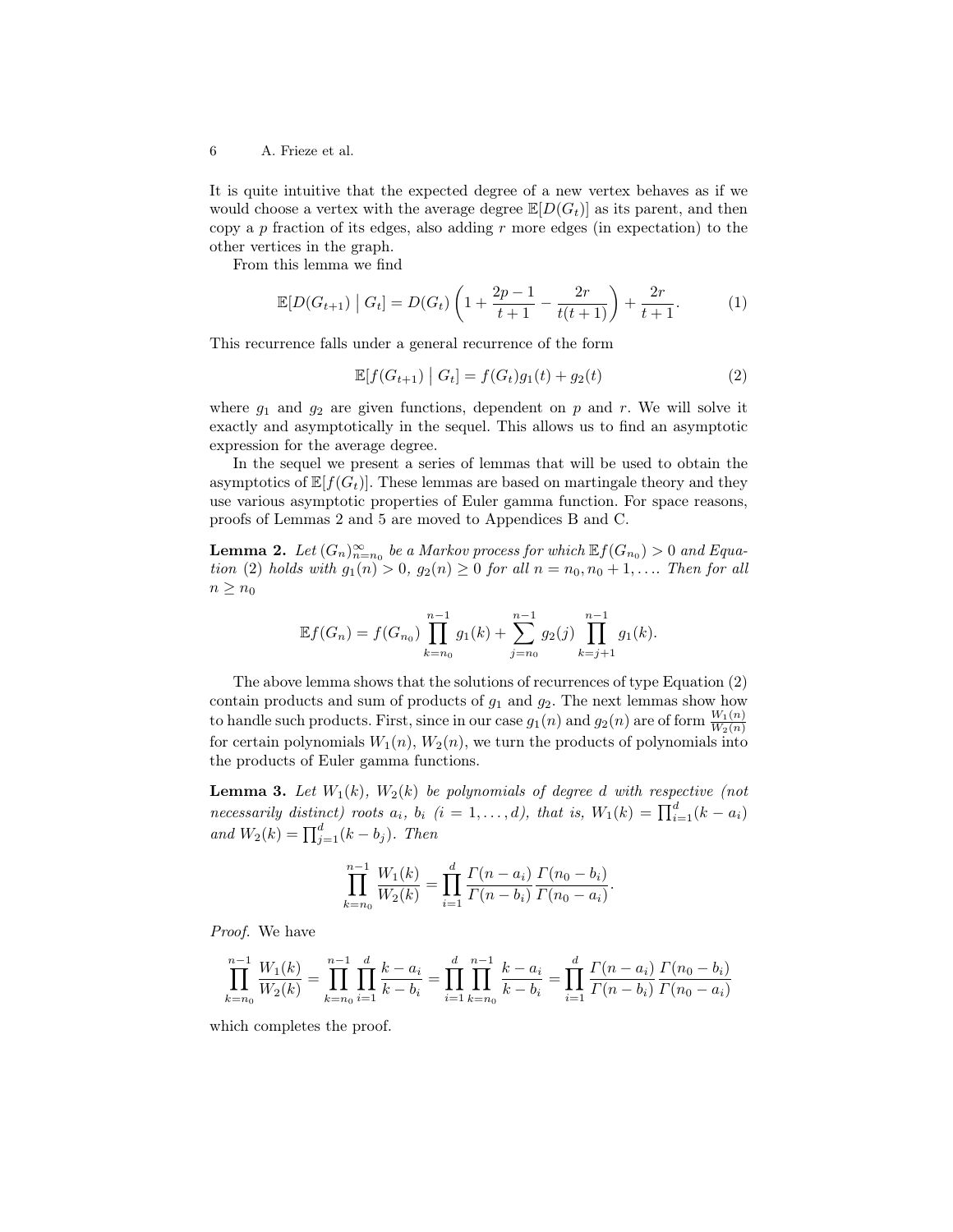.

Next, for the sake of completeness we present a well-known asymptotic formula for the Euler gamma function, which help us to deal with  $\prod_{k=n_0}^{n-1} g_1(k)$ :

Lemma 4 (Abramowitz, Stegun [1]). For any  $a, b \in \mathbb{R}$  if  $n \to \infty$ , then  $\frac{\Gamma(n+a)}{\Gamma(n+b)} = \Theta(n^{a-b}).$ 

Finally, we deal with sum of products  $\sum_{j=n_0}^{n-1} g_2(j) \prod_{k=j+1}^{n-1} g_1(k)$ . In terms of Euler gamma functions, via Lemma 3, we are interested in the asymptotics of the following formulas

$$
\sum_{j=n_0}^{n} \frac{\prod_{i=1}^{k} \Gamma(j + a_i)}{\prod_{i=1}^{k} \Gamma(j + b_i)}
$$

with  $a = \sum_{i=1}^{k} a_i$ ,  $b = \sum_{i=1}^{k} b_i$ .

**Lemma 5.** Let  $a_i, b_i \in \mathbb{R}$  ( $k \in \mathbb{N}$ ) with  $a = \sum_{i=1}^{k} a_i$ ,  $b = \sum_{i=1}^{k} b_i$ . Then it holds asymptotically for  $n \to \infty$  that

$$
\sum_{j=n_0}^{n} \frac{\prod_{i=1}^{k} \Gamma(j+a_i)}{\prod_{i=1}^{k} \Gamma(j+b_i)} = \begin{cases} \Theta(n^{a-b+1}) & \text{if } a+1 > b, \\ \Theta(\log n) & \text{if } a+1 = b, \\ \Theta(1) & \text{if } a+1 < b. \end{cases}
$$

With this background information, we are now in the position to solve recurrence (1) and present exact and asymptotic results for the average degree. From Lemma 2 with  $g_1(t) = 1 + \frac{p}{t} - \frac{r}{t^2}$  and  $g_2(t) = \frac{r}{t}$  we get that

$$
\mathbb{E}[D(G_t)] = D(G_{t_0}) \prod_{k=t_0}^{t-1} \left( 1 + \frac{2p-1}{k+1} - \frac{2r}{k(k+1)} \right) + \sum_{j=t_0}^{t-1} \frac{2r}{j+1} \prod_{k=j+1}^{t-1} \left( 1 + \frac{2p-1}{k+1} - \frac{2r}{k(k+1)} \right)
$$

By applying Lemma 3 we replace the products above by the products of Euler gamma functions and obtain

$$
\mathbb{E}[D(G_t)] = D(G_{t_0}) \frac{\Gamma(t_0)\Gamma(t_0+1)}{\Gamma(t)\Gamma(t+1)} \frac{\Gamma(t+c_3)\Gamma(t+c_4)}{\Gamma(t_0+c_3)\Gamma(t_0+c_4)} + \sum_{j=t_0}^{t-1} \frac{2r\Gamma(j+1)}{\Gamma(j+2)} \frac{\Gamma(j+c_3)\Gamma(j+c_4)}{\Gamma(t_0+c_3)\Gamma(t_0+c_4)} \frac{\Gamma(t_0)\Gamma(t_0+1)}{\Gamma(j)\Gamma(j+1)}
$$

for  $c_3$ ,  $c_4$  – the (possibly complex) solutions of the equation  $k^2 + 2pk - 2r = 0$ .

Next, we may use Lemmas 4 and 5 respectively for the first and second part of the equation above. Note that when  $r = 0$ , the second part vanishes. Using previous lemmas we can derive asymptotics for the average degree which we present next.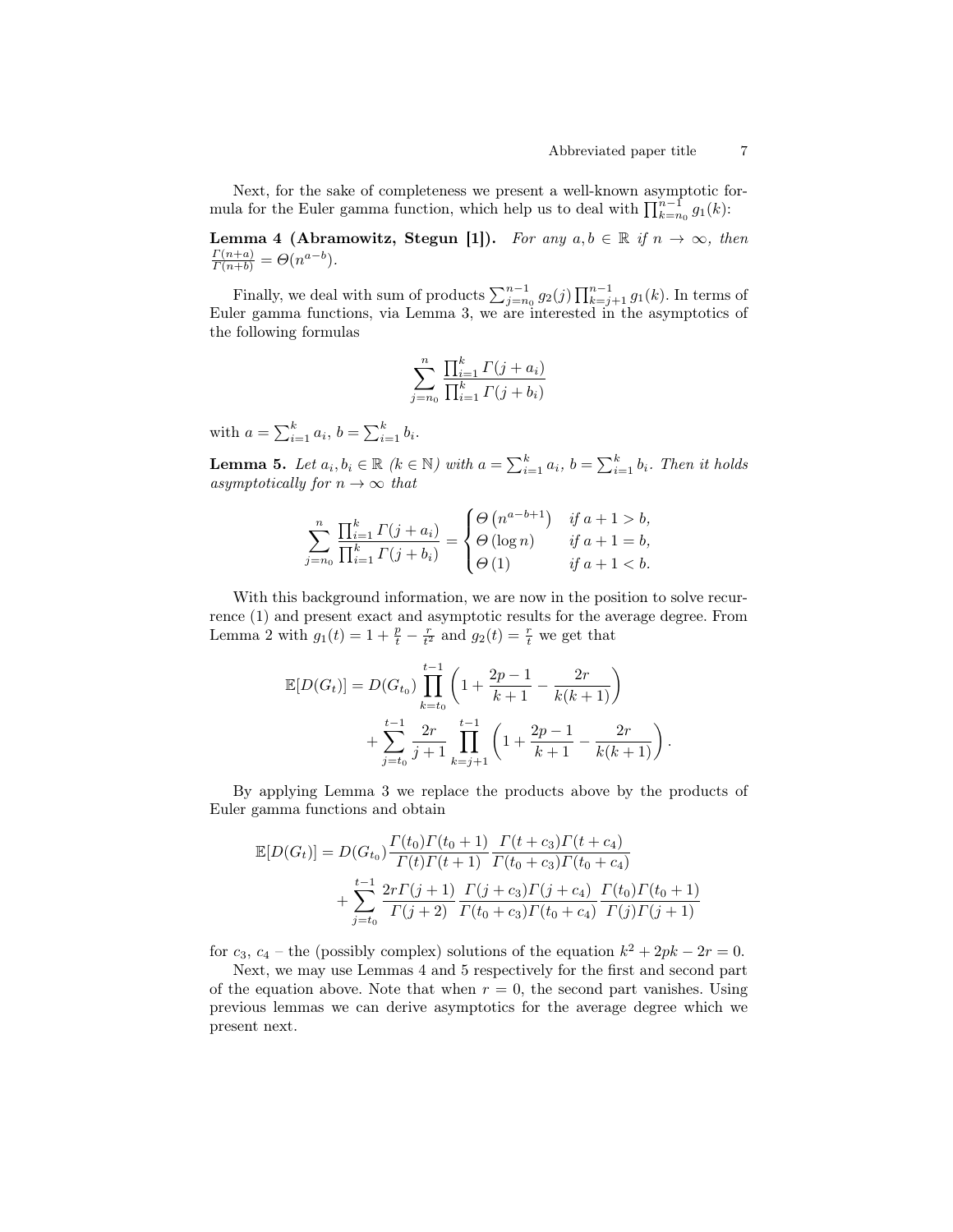**Theorem 1.** For  $G_t \sim \text{DD}(t, p, r)$  asymptotically as  $t \to \infty$  we have

$$
\mathbb{E}[D(G_t)] = \begin{cases} \Theta(1) & \text{if } p < \frac{1}{2} \text{ and } r > 0, \\ \Theta(\log t) & \text{if } p = \frac{1}{2} \text{ and } r > 0, \\ \Theta(t^{2p-1}) & \text{if } p > \frac{1}{2} \text{ or } r = 0. \end{cases}
$$

The asymptotic behavior of  $\mathbb{E}[D(G_t)]$  has a threefold characteristic: when  $p < \frac{1}{2}$  and  $r > 0$ , the majority of the edges are not created by copying them from parents, but actually by attaching them according to the value of r. For  $p = \frac{1}{2}$  and  $r > 0$  we note the curious situation of a phase transition (still with non-copied edges dominating), and only if  $p > \frac{1}{2}$  or  $r = 0$  do the edges copied from the parents asymptotically contribute the major share of the edges.

The next question regarding the average degree  $D(G_t)$  is how much it deviates from the expected value  $\mathbb{E}[D(G_t)],$  in probability. It turns out that  $D(G_t)$  is concentrated around  $\mathbb{E}[D(\hat{G}_t)]$  in such a way that with probability  $1 - O(t^{-A})$ it falls within a polylogarithmic ratio from the mean. We observe that unlike the large deviations for say preferential attachment graphs, in the duplicationdivergence model we need to consider three cases reflecting the different behavior of  $\mathbb{E}[D(G_t)]$  for  $p < 1/2$ ,  $p = 1/2$  and  $p > 1/2$ .

**Theorem 2.** Asymptotically for  $G_t \sim \text{DD}(t, p, r)$  it holds that

$$
\Pr[D(G_t) \ge AC \log^2(t)] = O(t^{-A}) \qquad \text{for } p < \frac{1}{2},
$$
\n
$$
\Pr[D(G_t) \ge AC \log^3(t)] = O(t^{-A}) \qquad \text{for } p = \frac{1}{2},
$$
\n
$$
\Pr[D(G_t) \ge AC \ell^{2p-1} \log^2(t)] = O(t^{-A}) \qquad \text{for } p > \frac{1}{2}.
$$

for some fixed constant  $C > 0$  and any  $A > 0$ .

The complete proof of this theorem is presented in Appendix D. Here we outline the main steps. We begin by carefully bounding from above the moment generating function  $\mathbb{E}[\exp(\lambda_t D(G_t))]G_t$ . This way, we are able to show

$$
\mathbb{E}\left[\exp\left(\lambda_{t+1}D(G_{t+1})\right) \mid G_t\right] \leq \exp\left(\lambda_{t+1}D(G_t)h_1(t) + \frac{\lambda_{t+1}}{t+1}h_2(t)\right)
$$

for certain explicit functions  $h_1$  and  $h_2$ . By defining  $\lambda_t = \lambda_{t+1}h_1(t)$  we finally arrive at

$$
\mathbb{E}[\exp(\lambda_t D(G_t))] \le \exp(\lambda_{t_0} D(G_{t_0})) \left(\frac{t}{t_0}\right)^{2r\epsilon_{t+1} + C_1}
$$

for some  $\varepsilon_t = 1/\ln(t/t_0)$  and constant  $C_1$  (see (4) in Appendix D). After choosing a suitable sequence sequence<sup>4</sup>  $(\lambda_i)_{i=t_0}^t$  and applying Chernoff's inequality we find

<sup>&</sup>lt;sup>4</sup> In Appendix D we choose  $\lambda_t = \varepsilon_t \left(\frac{t}{t_0}\right)^{-(2p-1)(1+O(\varepsilon_t)))}$  so that  $\lambda_{t_0} \leq \varepsilon_t$ .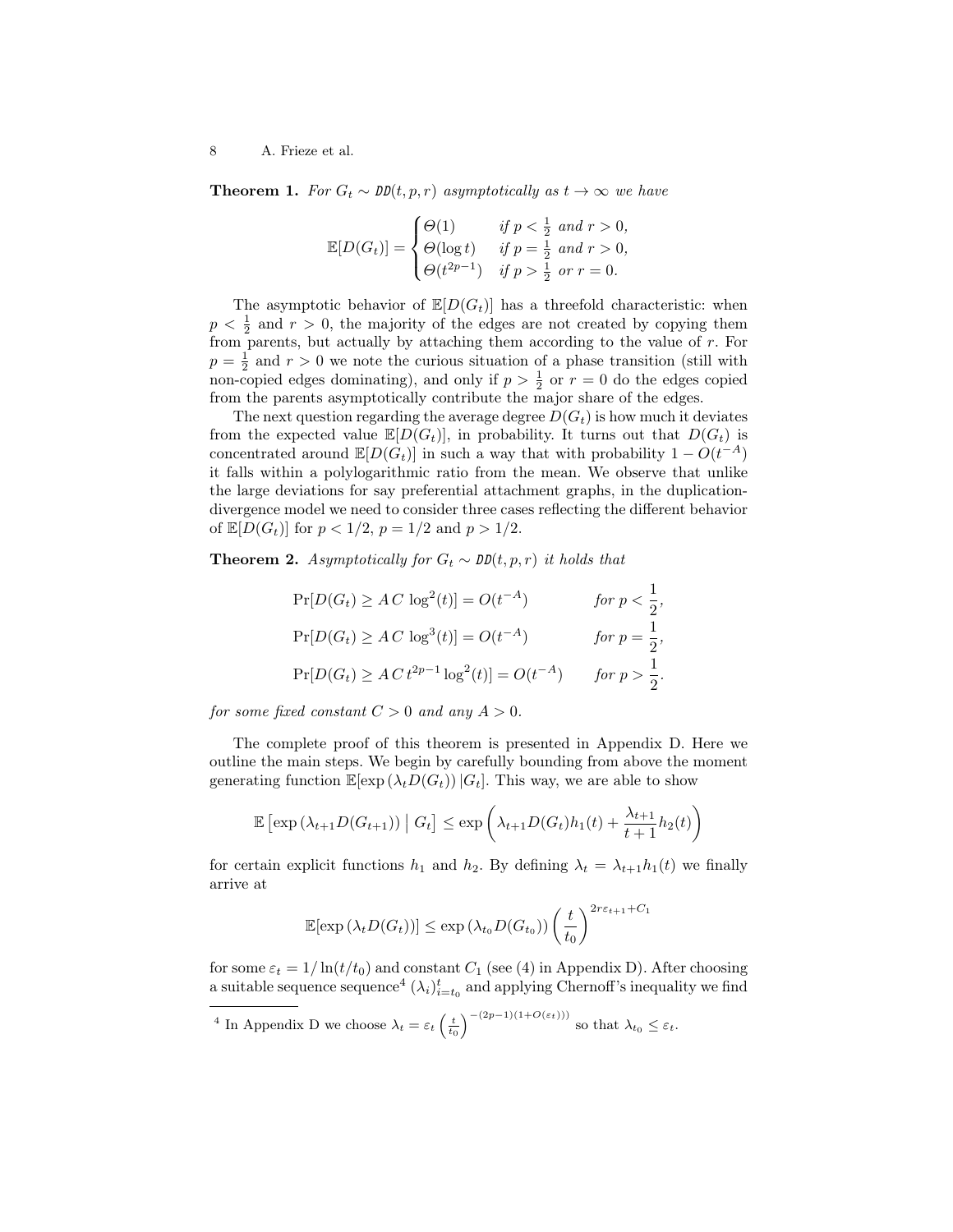the large deviation bound. In all three cases we need an extra  $\log^2(t)$  factor over the mean, one logarithm coming from the choice of  $\varepsilon_t$  (which decays like  $\frac{1}{\ln t}$ ), and one from our requirement to get  $O(t^{-A}) = O(\exp(-A \ln(t)))$  tail.

The left tail behavior is similar, however the proof presented in Appendix E is slightly more complicated, as discussed briefly below.

**Theorem 3.** For  $G_t \sim \text{DD}(t, p, r)$  with  $p > \frac{1}{2}$  asymptotically it holds that

$$
\Pr\left[D(G_t) \le \frac{C}{A}t^{2p-1}\log^{-3-\varepsilon}(t)\right] = O(t^{-A}).
$$

for some fixed constant  $C > 0$  and any  $\varepsilon, A > 0$ .

Note that since  $\mathbb{E}[D(G_t)] = O(\log t)$  for  $p \leq \frac{1}{2}$ , bounds of the above form are trivial in this range of p and therefore not interesting, since all smaller values are in polylogarithmic distance to the mean.

The whole proof, as presented in Appendix E, may be sketched as following: first, we find a bound

$$
\mathbb{E}[\exp\left(\lambda(D(G_{t+1})-D(G_t))\right)|G_t, \neg B_t]
$$

for a certain event  $B_t$  that allows us to bound the right tail for the variable  $D(G_{t+1})-D(G_t)$ . Then, we use an auxiliary variable  $Y_k = D(G_{(k+1)t})-D(G_{kt})$ for which we know both the value of  $\mathbb{E}[Y_k]$  and that the right tail of  $Y_k$  is small – in particular, it is  $O(t^{-A})$  when we are only  $\log^2(t)$  times over the mean. Therefore it may be shown that also the left tail of  $Y_k$  cannot be large. Finally, we use the result for  $Y_k$  to obtain a bound for  $D(G_t)$ .

#### 2.2 Degree of a given vertex s

We focus now on the expected value of  $\deg_t(s)$ , that is, the degree of vertex s at time t. We start with a recurrence relation for  $\mathbb{E}[\deg_t(s)]$ . Observe that for any  $t \geq s$  we know that vertex s may be connected to vertex  $t + 1$  in one of the following two cases:

- either *s* ∈  $\mathcal{N}_t$ (parent(t+1)) (which holds with probability  $\frac{\deg_t(s)}{t}$  $\frac{f_t(s)}{t}$  and we add an edge between s and  $t + 1$  (with probability  $p$ ),
- or s ∉  $\mathcal{N}_t$ (parent(t + 1)) (with probability  $\frac{t-\deg_t(s)}{t}$  $\frac{\log_t(s)}{t}$  and we an add edge between s and  $t+1$  (with probability  $\frac{r}{t}$ ).

From the model description we directly obtain the following recurrence for  $\mathbb{E}[\deg_t(s)]$ :

$$
\mathbb{E}[\deg_{t+1}(s) | G_t] = \left(\frac{\deg_t(s)}{t}p + \frac{t - \deg_t(s)}{t}\frac{r}{t}\right)(\deg_t(s) + 1) + \left(\frac{\deg_t(s)}{t}(1 - p) + \frac{t - \deg_t(s)}{t}\left(1 - \frac{r}{t}\right)\right)\deg_t(s)
$$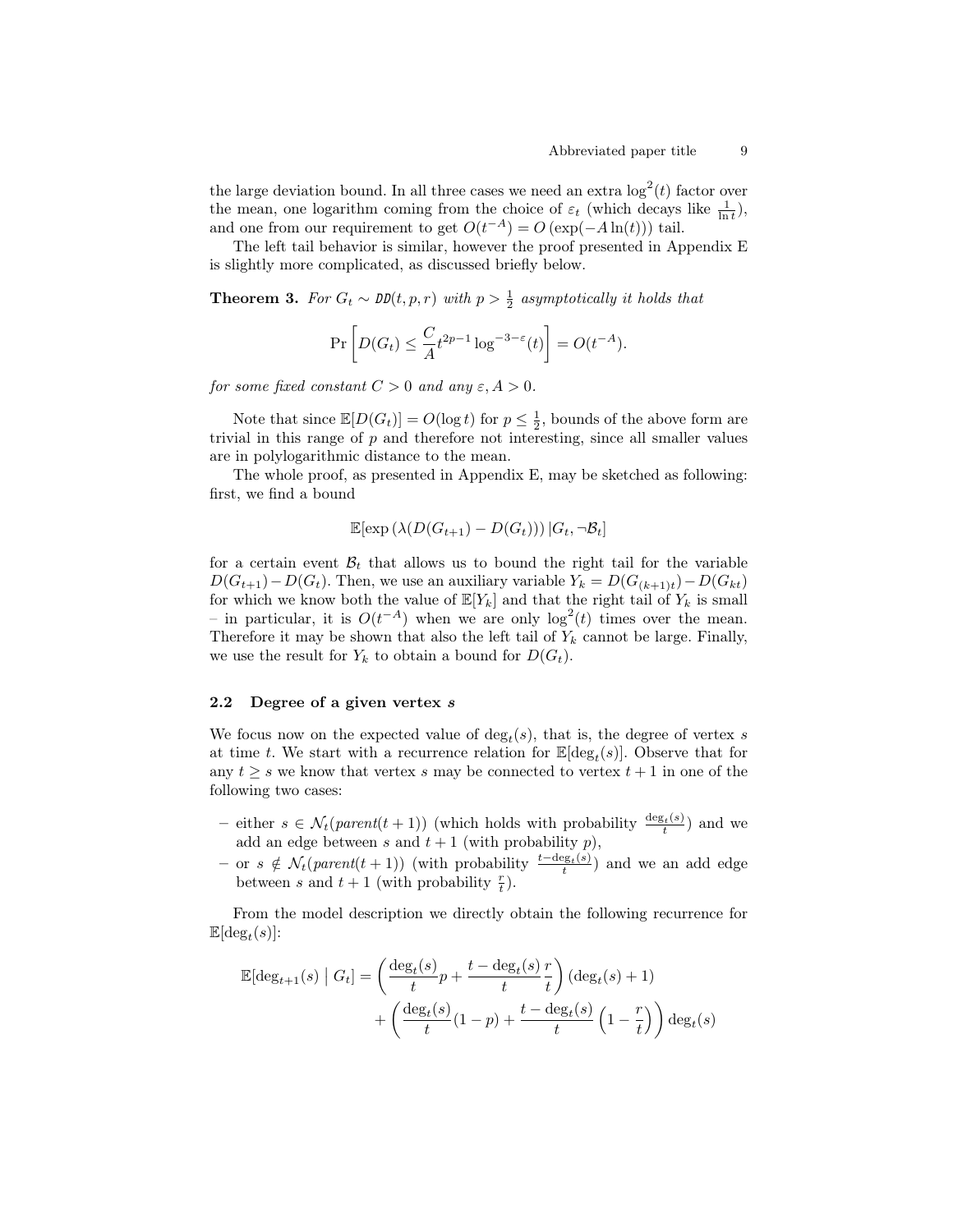$$
= \deg_t(s) \left( 1 + \frac{p}{t} - \frac{r}{t^2} \right) + \frac{r}{t}.
$$

Again this recurrence falls under Equation (2), so we may proceed in the same fashion as with  $\mathbb{E}[D(G_t)]$ . First, we apply Lemma 2 with  $g_1(t) = 1 + \frac{p}{t} - \frac{r}{t^2}$ and  $g_2(t) = \frac{r}{t}$  to obtain the equation for the exact behavior of the degree of a given node s at time t:

$$
\mathbb{E}[\deg_t(s)] = \mathbb{E}[\deg_s(s)] \prod_{k=s}^{t-1} \left(1 + \frac{p}{k} - \frac{r}{k^2}\right) + \sum_{j=s}^{t-1} \frac{r}{j} \prod_{k=j+1}^{t-1} \left(1 + \frac{p}{k} - \frac{r}{k^2}\right).
$$

Again we substitute the simple products by the products of Euler gamma functions using Lemma 3

$$
\mathbb{E}[\deg_t(s)] = \mathbb{E}[\deg_s(s)] \frac{\Gamma(s)^2}{\Gamma(t)^2} \frac{\Gamma(t+c_1)\Gamma(t+c_2)}{\Gamma(s+c_1)\Gamma(s+c_2)} \n+ \sum_{j=s}^{t-1} \frac{r\Gamma(j)}{\Gamma(j+1)} \frac{\Gamma(j+c_1)\Gamma(j+c_2)}{\Gamma(s+c_1)\Gamma(s+c_2)} \frac{\Gamma(s)^2}{\Gamma(j)^2}
$$

for  $c_1, c_2$  – the (possibly complex) solutions of the equation  $k^2 + pk - r = 0$ .

We are finally in a position to state the asymptotic expressions for  $\mathbb{E}[\deg_t(s)],$ using Lemmas 4 and 5.

**Theorem 4.** For  $s = O(1)$  it holds asymptotically as  $t \to \infty$  that

$$
\mathbb{E}[\deg_t(s)] = \begin{cases} \Theta(\log t) & \text{if } p = 0 \text{ and } r > 0 \\ \Theta(t^p) & \text{otherwise.} \end{cases}
$$

Here we observe only two regimes. In the first, for the case when  $p = 0$ , when edges are added only due to the parameter  $r$ , we have logarithmic growth of  $\mathbb{E}[\deg_t(s)]$ . In the second one, edges attached to s accumulate mostly by choosing vertices adjacent to s as parents of the new vertices, and therefore the expected degree of s grows proportional to  $t^p$ .

If we assume that  $s \to \infty$ , that is, we consider asymptotics with respect to both  $s$  and  $t$ , we may combine Lemma 1 with Theorem 1 to obtain

**Theorem 5.** For  $G_t \sim \text{DD}(t, p, r)$  asymptotically as  $s, t \to \infty$  we have

$$
\mathbb{E}[\deg_t(s)] = \begin{cases} \Theta(\log \frac{t}{s}) & \text{if } p = 0 \text{ and } r > 0 \\ \Theta(\frac{t^p}{s^p}) & \text{if } 0 < p < \frac{1}{2} \text{ and } r > 0, \\ \Theta(\frac{t^p}{s^p} \log s) & \text{if } p = \frac{1}{2} \text{ and } r > 0, \\ \Theta(\frac{t^p}{s^p} s^{2p-1}) & \text{if } p > \frac{1}{2} \text{ or } r = 0. \end{cases}
$$

Let us note that when  $s = \Theta(t)$ , the asymptotics of  $\mathbb{E}[\deg_t(s)]$  are exactly like those for  $\mathbb{E}[\deg_t(t)]$  and  $\mathbb{E}[D(G_t)]$ , only the leading coefficients are different for each case. For different ranges of p and r, we have rates of growth equal to  $\Theta(1)$ ,  $\Theta(\log t)$  or  $\Theta(t^{2p-1})$ , respectively.

Finally, we present bounds for the deviation of  $\deg_t(s)$  from its mean when  $s = O(1)$ .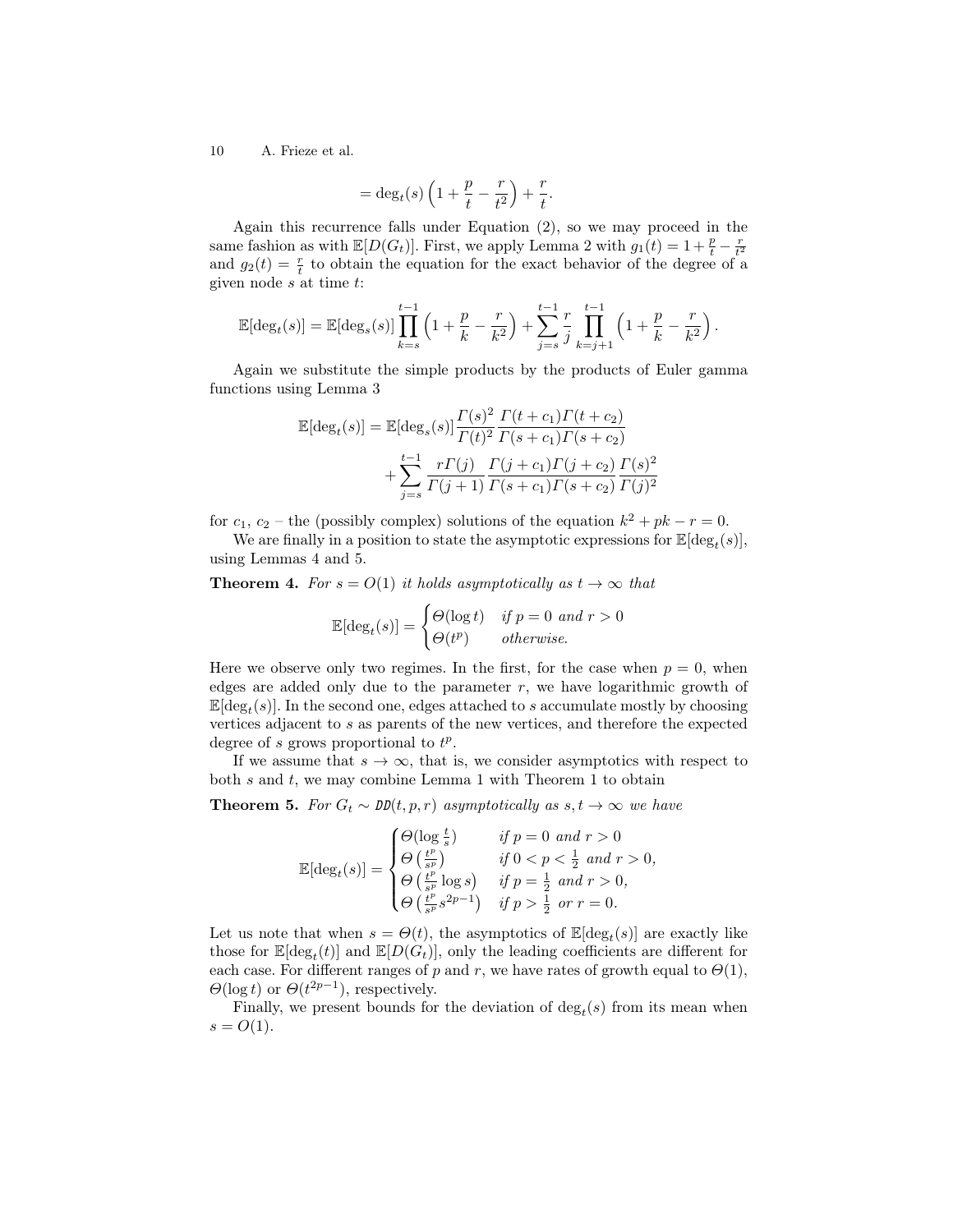**Theorem 6.** Asymptotically for  $G_t \sim \text{DD}(t, p, r)$  and  $s = O(1)$  it holds that

$$
\Pr[\deg_t(s) \ge A C t^p \log^2(t)] = O(t^{-A})
$$

for some fixed constant  $C > 0$  and any  $A > 0$ .

**Theorem 7.** For  $G_t \sim \text{DD}(t, p, r)$  with  $p > 0$  and  $s = O(1)$  it holds that

$$
\Pr\left[\deg_t(s) \le \frac{C}{A} t^p \log^{-3-\varepsilon}(t)\right] = O(t^{-A})
$$

for some fixed constant  $C > 0$  and any  $A > 0$ .

The proofs are analogous to those for the tails of the distribution of  $D(G_t)$ , so we omit sketches and refer the reader directly to Appendices F and G.

#### 3 Discussion

In this paper we have focused on rigorous and precise analyses of the average degree  $D(G_t)$  and and a fixed given node degree  $\deg_t(s)$  in the divergenceduplication graph. We have derived asymptotic expressions for the expected values of these quantities and have also shown that with high probability they are only polylogarithmic factors away from the means of their expected values.

It is worth pointing that it is the parameter  $p$  that drives the rate of growth of the expected value for these parameters. We note that exact analysis reveals the fact that the value of parameter  $r$  and the structure of the starting graph  $G_{t_0}$  impact only the leading constants and lower order terms.

We observe that there are several phase transitions of these quantities as a function of  $p$  and  $r$ . This distinguishes it from the preferential graph model [9]. However, as demonstrated in [13], it seems that all real-world networks fall within a range  $\frac{1}{2}$  < p < 1, r > 0 – and this case should probably be the main topic of further investigation.

Future work may go along the lines of investigating further properties of the degree distribution as a function of both degree and time  $t$ . For example we might investigate the number of nodes of (given) degree  $k$  or the maximum degree in the graph. The latter is clearly bounded from below by  $\deg_t(1)$ , so from Theorem 7 one concludes that it is a polylogarithmic factor below  $t^p$  – but the upper bound still remains an open question since it requires bounds on the right tail of  $\deg_t(t)$ . The problem is that  $\deg_t(t)$  is depends on the whole degree distribution in  $G_{t-1}$ , and therefore it is very unlikely that for s closer to t we have similar tail bounds as for  $\deg_t(s)$  when  $s = O(1)$ .

In order to study graph symmetry we need more information about the degree distribution. This will allow us to find the ranges of parameters  $(p, r)$  for which we obtain an asymmetric graph with high probability or the ranges where non-negligible symmetries occur. In other words, we could explain theoretically Figure 1. This in turn will lead to finding efficient algorithms for graph compression extending [2, 9] to the duplication-divergence model. Moreover, the degree distribution may be useful in the problem of inferring node arrival order in networks [10].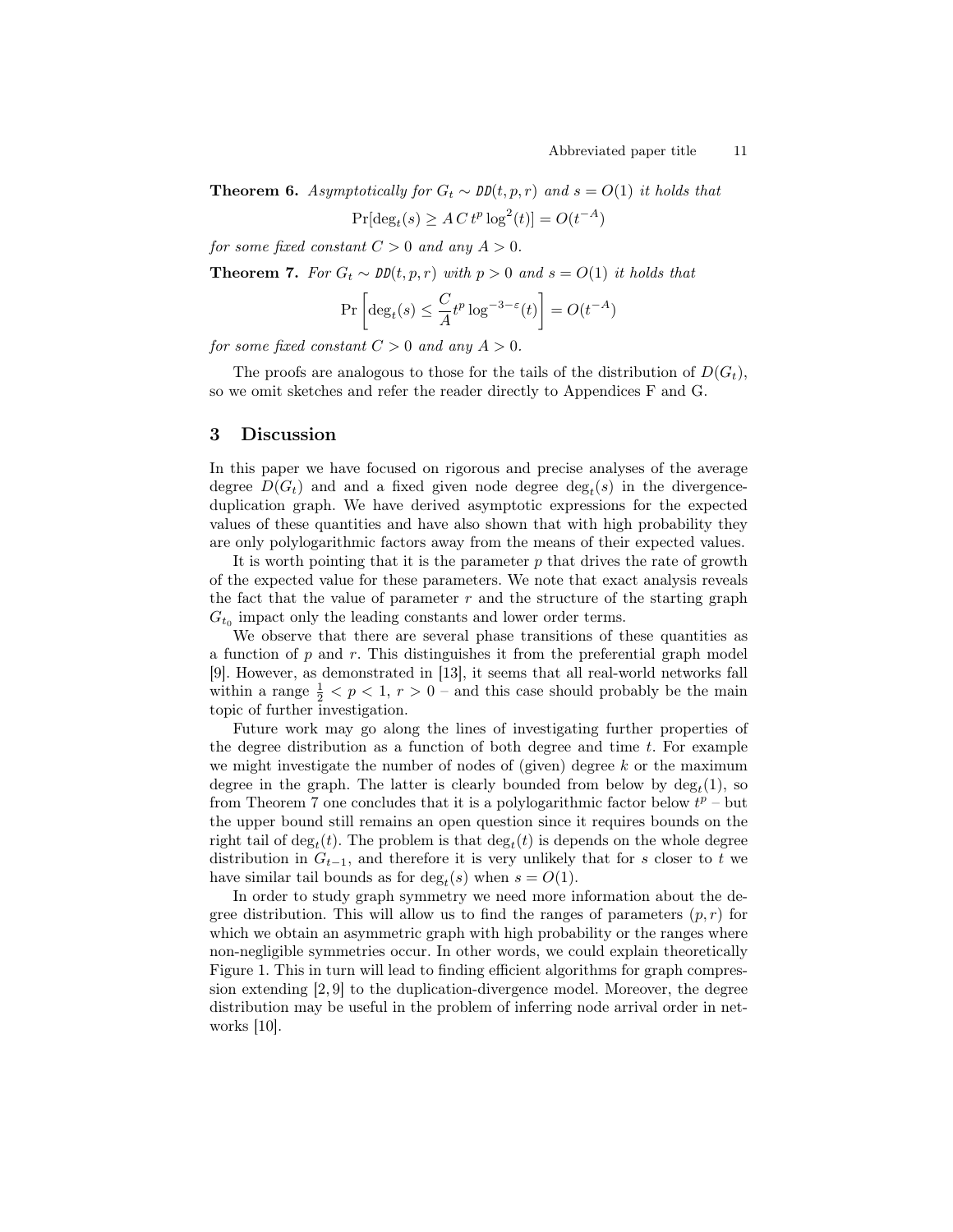#### References

- 1. Abramowitz, M., Stegun, I.: Handbook of mathematical functions: with formulas, graphs, and mathematical tables, vol. 55. Dover Publications (1972)
- 2. Choi, Y., Szpankowski, W.: Compression of graphical structures: Fundamental limits, algorithms, and experiments. IEEE Transactions on Information Theory 58(2), 620–638 (2012)
- 3. Colak, R., Hormozdiari, F., Moser, F., Schönhuth, A., Holman, J., Ester, M., Sahinalp, S.C.: Dense graphlet statistics of protein interaction and random networks. In: Biocomputing 2009, pp. 178–189. World Scientific Publishing, Singapore (2009)
- 4. Diestel, R.: Graph Theory. Springer (2005)
- 5. Faloutsos, M., Faloutsos, P., Faloutsos, C.: On power-law relationships of the internet topology. ACM SIGCOMM Computer Communication Review 29(4), 251–262 (1999)
- 6. Hermann, F., Pfaffelhuber, P.: Large-scale behavior of the partial duplication random graph. ALEA 13, 687–710 (2016)
- 7. Jordan, J.: The connected component of the partial duplication graph. ALEA Latin American Journal of Probability and Mathematical Statistics 15, 1431–1445 (2018)
- 8. Li, S., Choi, K.P., Wu, T.: Degree distribution of large networks generated by the partial duplication model. Theoretical Computer Science 476, 94–108 (2013)
- 9. Łuczak, T., Magner, A., Szpankowski, W.: Asymmetry and structural information in preferential attachment graphs. Random Structures and Algorithms 55(3), 696– 718 (2019)
- 10. Magner, A., Sreedharan, J., Grama, A., Szpankowski, W.: Inferring temporal information from a snapshot of a dynamic network. Nature Scientific Reports 9, 3057–3062 (2019)
- 11. Shao, M., Yang, Y., Guan, J., Zhou, S.: Choosing appropriate models for protein– protein interaction networks: a comparison study. Briefings in Bioinformatics 15(5), 823–838 (2013)
- 12. Solé, R., Pastor-Satorras, R., Smith, E., Kepler, T.: A model of large-scale proteome evolution. Advances in Complex Systems 5(01), 43–54 (2002)
- 13. Sreedharan, J., Turowski, K., Szpankowski, W.: Revisiting Parameter Estimation in Biological Networks: Influence of Symmetries (2019)
- 14. Szpankowski, W.: Average case analysis of algorithms on sequences. John Wiley & Sons (2011)
- 15. Turowski, K., Magner, A., Szpankowski, W.: Compression of Dynamic Graphs Generated by a Duplication Model. In: 56th Annual Allerton Conference on Communication, Control, and Computing. pp. 1089–1096 (2018)
- 16. Turowski, K., Sreedharan, J., Szpankowski, W.: Temporal Ordered Clustering in Dynamic Networks (2019)
- 17. Zhang, J.: Evolution by gene duplication: an update. Trends in Ecology & Evolution 18(6), 292–298 (2003)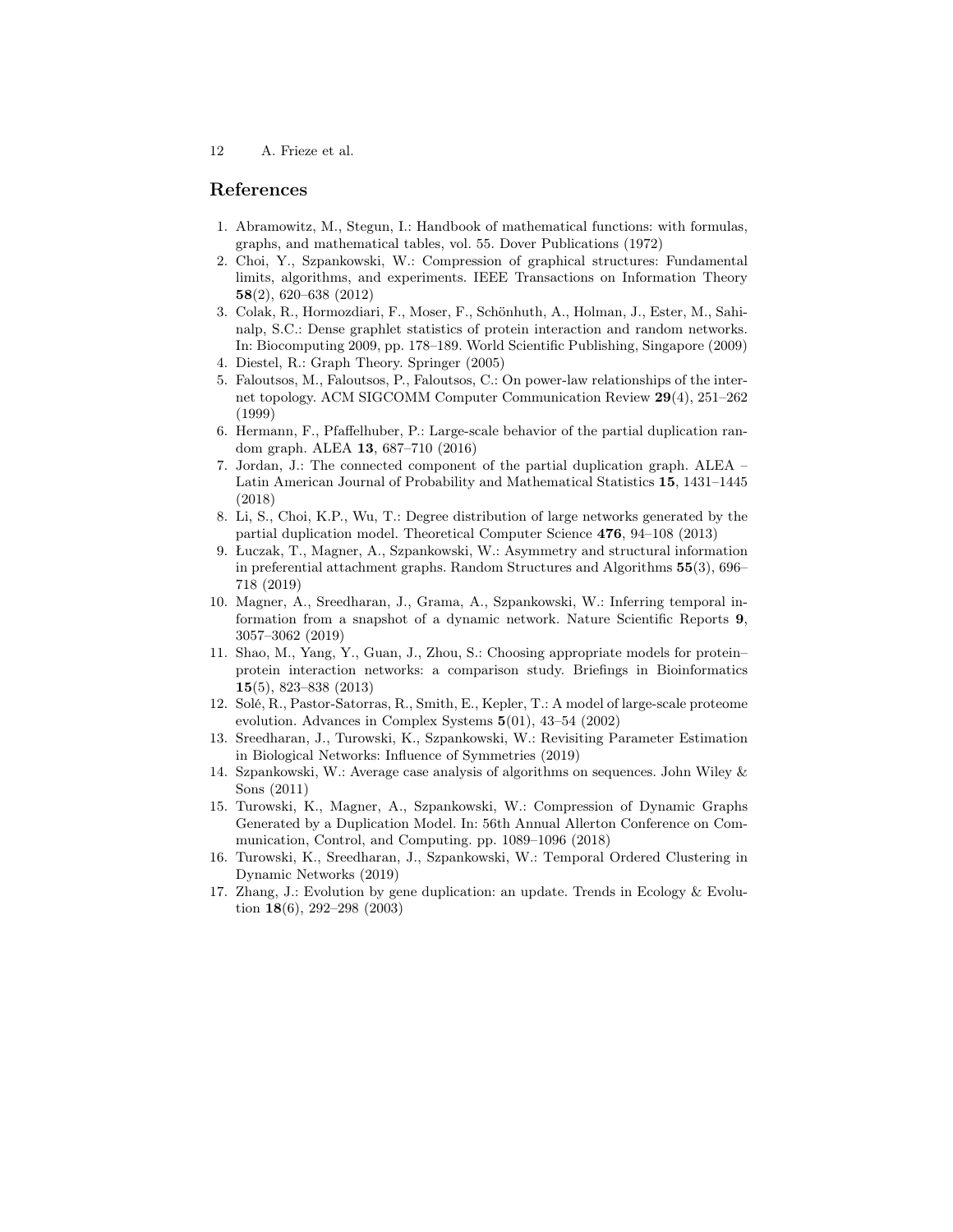# Appendix

### A Proof of Lemma 1

We first observe that it follows from the definition of the model that the degree of the new vertex  $t+1$  is the total number of edges from  $t+1$  to  $N_t(parent(t + 1))$ (chosen independently with probability  $p$ ) and to all other vertices (chosen independently with probability  $\frac{r}{t}$ ). Note that it can be expressed as a sum of two independent binomial variables

$$
\deg_{t+1}(t+1) \sim \text{Bin}(\deg_t(\text{parent}(t+1)), p) + \text{Bin}\left(t - \deg_t(\text{parent}(t+1)), \frac{r}{t}\right).
$$

Hence

$$
\mathbb{E}[\deg_{t+1}(t+1) | G_t] = \sum_{k=0}^t \Pr(\deg_t(parent(t+1)) = k) \sum_{a=0}^k {k \choose a} p^a (1-p)^{k-a}
$$

$$
\sum_{b=0}^{t-k} {t-k \choose b} \left(\frac{r}{t}\right)^b \left(1 - \frac{r}{t}\right)^{t-k-b} (a+b)
$$

$$
= \sum_{k=0}^t \Pr(\deg_t(parent(t+1)) = k) \left(pk + \frac{r}{t}(t-k)\right)
$$

$$
= \left(p - \frac{r}{t}\right) \sum_{k=0}^t k \Pr(\deg_t(parent(t+1)) = k) + r.
$$

Since parent sampling is uniform, we know that  $Pr(parent(t + 1) = i) = \frac{1}{t}$ and therefore

$$
D(G_t) = \sum_{i=1}^{t} \Pr(\text{parent}(t+1) = i) \deg_t(i) = \sum_{k=0}^{t} k \Pr(\deg_t(\text{parent}(t+1)) = k).
$$

Combining the last two equations above with the law of total expectation we finally establish Lemma 1.

### B Proof of Lemma 2

Let the process  $(M_n)_{n=n_0}^{\infty}$  be defined as  $M_{n_0} = f(G_{n_0})$  and

$$
M_n = f(G_n) \prod_{k=n_0}^{n-1} \frac{1}{g_1(k)} - \sum_{j=n_0}^{n-1} g_2(j) \prod_{k=n_0}^{j} \frac{1}{g_1(k)}
$$

Observe that

$$
\mathbb{E}[M_{n+1} | G_n] = \mathbb{E}[f(G_{n+1}) | G_n] \prod_{k=n_0}^{n} \frac{1}{g_1(k)} - \sum_{j=n_0}^{n} g_2(j) \prod_{k=n_0}^{j} \frac{1}{g_1(k)}
$$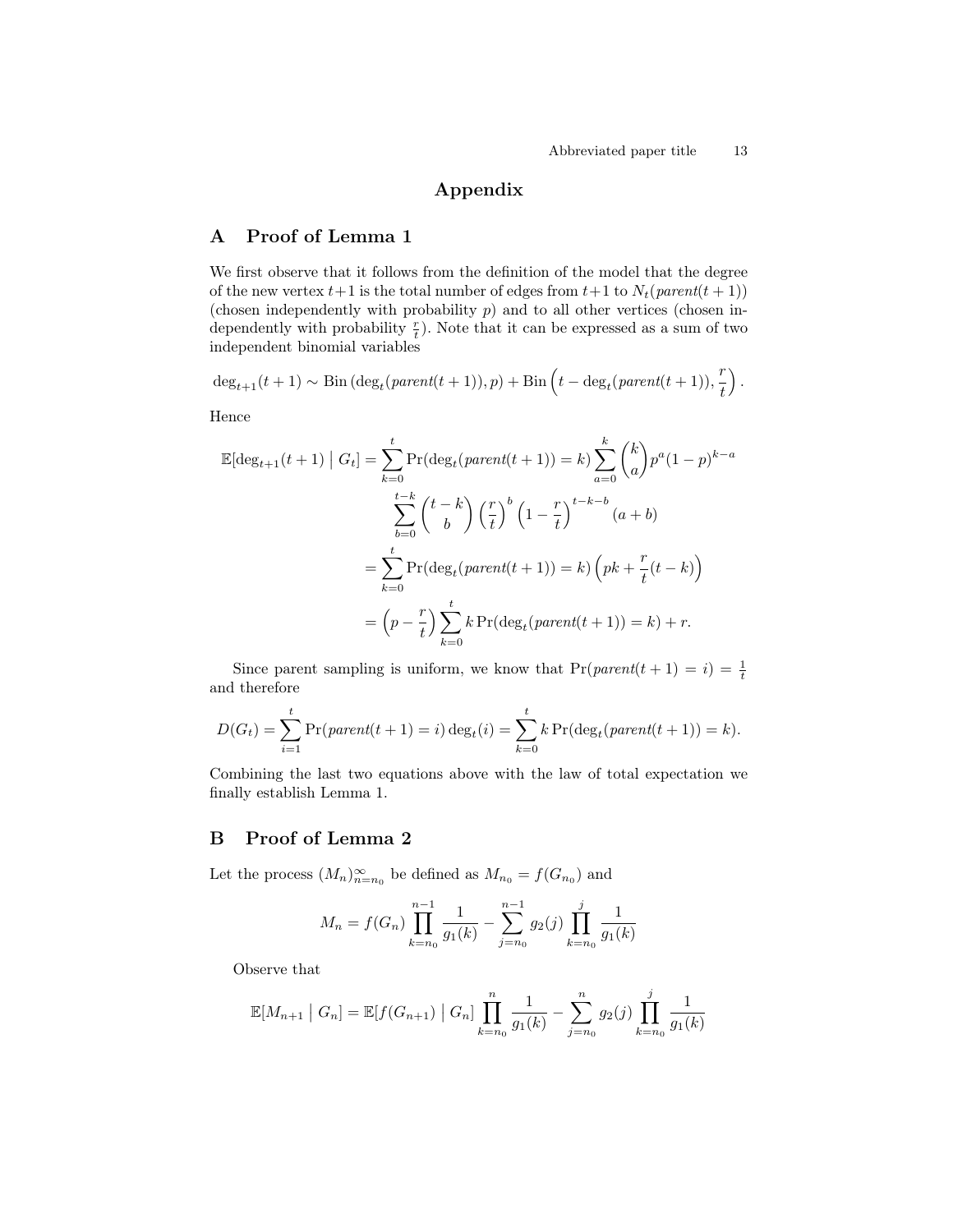$$
= f(G_n) \prod_{k=n_0}^{n-1} \frac{1}{g_1(k)} - \sum_{j=n_0}^{n-1} g_2(j) \prod_{k=n_0}^{j} \frac{1}{g_1(k)} = M_n
$$

which proves that  $(M_n)_{n=n_0}^{\infty}$  is a martingale.

Furthermore, after some algebra and taking expectation with respect to  $G_n$ we arrive at

$$
\mathbb{E}f(G_n) = \mathbb{E}[M_n] \prod_{k=n_0}^{n-1} g_1(k) + \sum_{j=n_0}^{n-1} g_2(j) \prod_{k=n_0}^{j} \frac{1}{g_1(k)} \prod_{k=n_0}^{n-1} g_1(k)
$$
  
=  $f(G_{n_0}) \prod_{k=n_0}^{n-1} g_1(k) + \sum_{j=n_0}^{n-1} g_2(j) \prod_{k=j+1}^{n-1} g_1(k)$ 

which completes the proof.

## C Proof of Lemma 5

We estimate the sum using Lemma 4 and the Euler-Maclaurin formula [14, p. 294]. For the first case we have

$$
\sum_{j=n_0}^{n} \frac{\prod_{i=1}^{k} \Gamma(j+a_i)}{\prod_{i=1}^{k} \Gamma(j+b_i)} = \sum_{j=n_0}^{n} j^{a-b} \left(1+O\left(\frac{1}{j}\right)\right) = \int_{n_0}^{n} j^{a-b} \left(1+O\left(\frac{1}{j}\right)\right) dj
$$
  
=  $\left[j^{a-b+1} \left(\frac{1}{a-b+1}+O\left(\frac{1}{j}\right)\right)\right]_{n_0}^{n} = n^{a-b+1} \left(\frac{1}{a-b+1}+O\left(\frac{1}{n}\right)\right) + O(1).$ 

The second case is similar

$$
\sum_{j=n_0}^{n} \frac{\prod_{i=1}^{k} \Gamma(j+a_i)}{\prod_{i=1}^{k} \Gamma(j+b_i)} = \int_{n_0}^{n} \frac{1}{j} \left(1 + O\left(\frac{1}{j}\right)\right) \mathrm{d}j = \ln n + O(1).
$$

For the third case we first find that

$$
\sum_{j=n}^{\infty} \frac{\prod_{i=1}^{k} \Gamma(j+a_i)}{\prod_{i=1}^{k} \Gamma(j+b_i)} = \sum_{j=n}^{\infty} j^{a-b} \left(1+O\left(\frac{1}{j}\right)\right) = \int_{n}^{\infty} j^{a-b} \left(1+O\left(\frac{1}{j}\right)\right) dj
$$

$$
= \left[j^{a-b+1} \left(\frac{1}{a-b+1} + O\left(\frac{1}{j}\right)\right)\right]_{n}^{\infty} = n^{a-b+1} \left(\frac{1}{b-a-1} + O\left(\frac{1}{n}\right)\right).
$$

Finally, by the identical reasoning it is true that

$$
\sum_{j=n}^{\infty} \frac{\prod_{i=1}^{k} \Gamma(j + a_i)}{\prod_{i=1}^{k} \Gamma(j + b_i)} = O(1),
$$

and subtracting one from another completes the proof.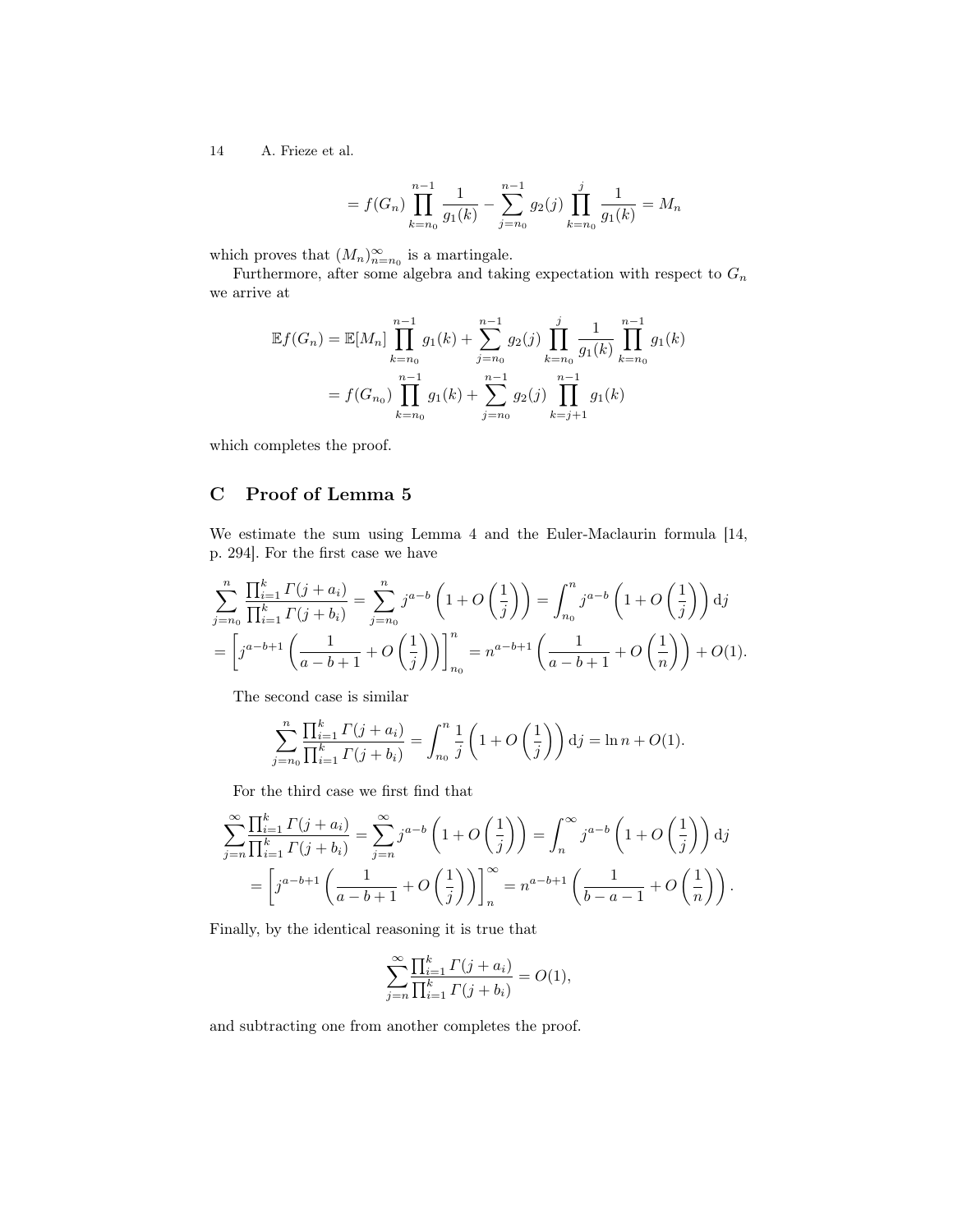# D Proof of Theorem 2

In order to prove the theorem we proceed as following: first we provide an asymptotic bound on  $\mathbb{E}\left[\exp(\lambda \deg_{t+1}(t+1))|G_t\right]$ , then we apply it for a suitable choices of  $\lambda$ , which allow us to use Chernoff bound.

**Lemma 6.** For any  $\lambda = O(\frac{1}{t})$  it holds that

$$
\mathbb{E}\left[\exp(\lambda \deg_{t+1}(t+1))|G_t\right] \leq \exp\left(\lambda p D(G_t)(1+O(\lambda t))+\lambda r(1+O(\lambda))\right).
$$

Proof.

$$
\mathbb{E}\left[\exp(\lambda \deg_{t+1}(t+1))|G_t\right]
$$
\n
$$
= \frac{1}{t} \sum_{i=1}^t \mathbb{E}\left[\exp\left(\lambda Bin(\deg_t(i), p) + \lambda Bin\left(t - \deg_t(i), \frac{r}{t}\right)\right)|G_t\right]
$$
\n
$$
\leq \frac{1}{t} \sum_{i=1}^t \left(1 - p + pe^{\lambda}\right)^{\deg_t(i)} \left(1 - \frac{r}{t} + \frac{r}{t}e^{\lambda}\right)^{t - \deg_t(i)}.
$$

Since  $e^x \leq 1 + x + x^2$  for all  $x \in [0, 1]$ ,  $(1+x)^y \leq 1 + xy + (xy)^2$  for  $0 \leq xy \leq 1$ and  $1 + x \leq e^x$  for any x:

$$
\mathbb{E}\left[\exp(\lambda \deg_{t+1}(t+1))|G_t\right]
$$
\n
$$
\leq \frac{1}{t} \sum_{i=1}^t (1 + p\lambda(1 + O(\lambda))^{deg_t(i)} \left(1 + \frac{r\lambda}{t}(1 + O(\lambda))\right)^{t - deg_t(i)}
$$
\n
$$
\leq \frac{1}{t} \sum_{i=1}^t (1 + p\lambda \deg_t(i)(1 + O(\lambda t)) (1 + r\lambda(1 + O(\lambda)))
$$
\n
$$
\leq \frac{1}{t} \sum_{i=1}^t (1 + p\lambda \deg_t(i)(1 + O(\lambda t))) \exp(r\lambda(1 + O(\lambda)))
$$
\n
$$
= (1 + p\lambda D(G_t)(1 + O(\lambda t))) \exp(r\lambda(1 + O(\lambda)))
$$
\n
$$
\leq \exp(\lambda p D(G_t)(1 + O(\lambda t)) + \lambda r(1 + O(\lambda))).
$$

Now we are ready to finally prove the theorem.

$$
\mathbb{E}\left[\exp\left(\lambda_{t+1}D(G_{t+1})\right) \mid G_t\right]
$$
\n
$$
= \mathbb{E}\left[\exp\left(\lambda_{t+1}\left(\frac{t}{t+1}D(G_t) + \frac{2}{t+1}\deg_{t+1}(t+1)\right)\right) \mid G_t\right]
$$
\n
$$
= \exp\left(\frac{\lambda_{t+1}t}{t+1}D(G_t)\right) \mathbb{E}\left[\exp\left(\frac{2\lambda_{t+1}}{t+1}\deg_{t+1}(t+1)\right) \mid G_t\right]
$$

Now we may use Lemma 7 with  $\lambda = \frac{2\lambda_{t+1}}{t+1}$  to get

$$
\mathbb{E}\left[\exp\left(\lambda_{t+1}D(G_{t+1})\right)\mid G_t\right] =
$$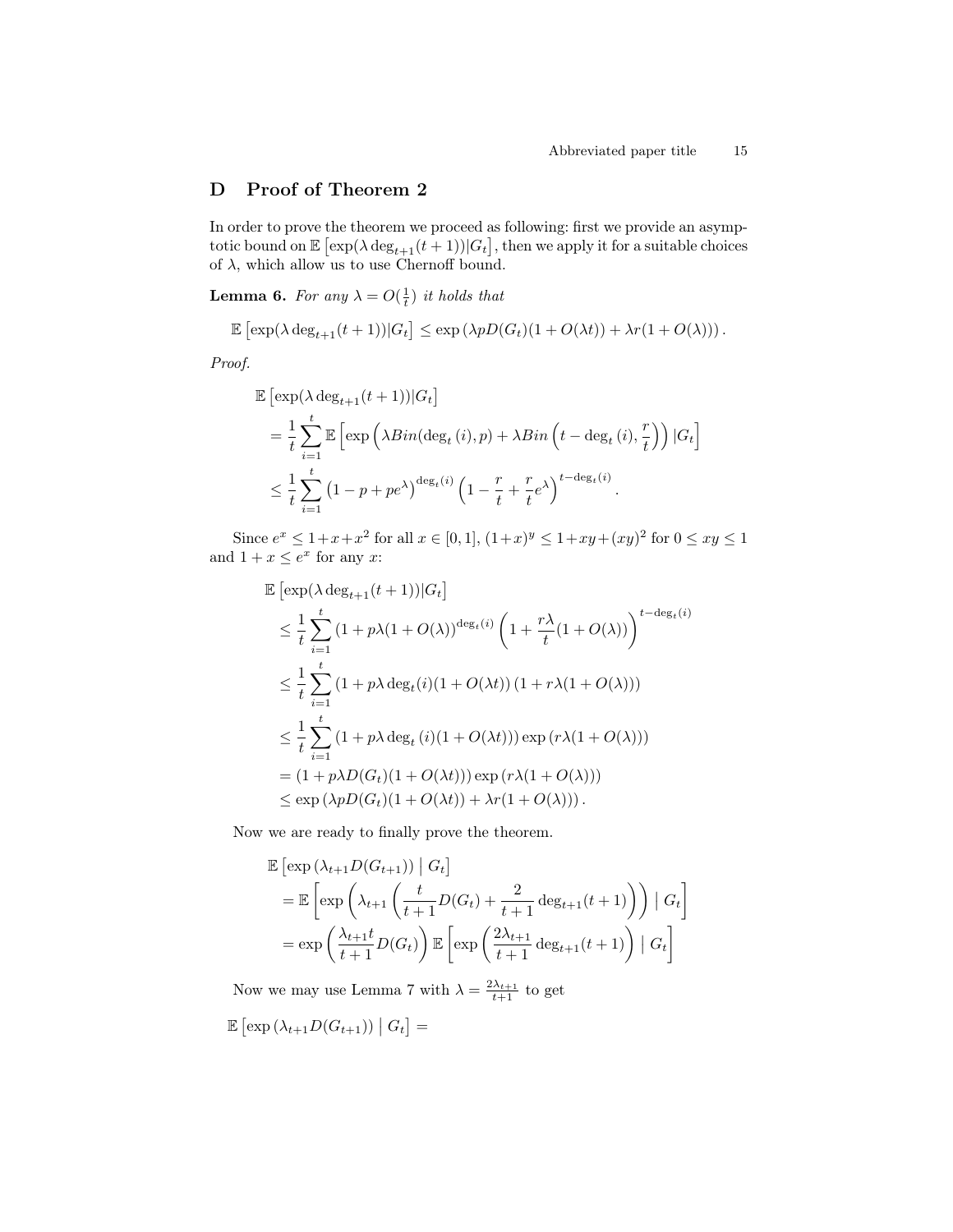$$
\leq \exp\left(\lambda_{t+1}D(G_t)\left(1-\frac{2p-1}{t+1}\right)(1+O(\lambda_{t+1})) + \frac{2r\lambda_{t+1}}{t+1}(1+o(t^{-1}))\right).
$$

Let us define for  $k=t_0,\ldots,t-1$ 

$$
\lambda_k = \lambda_{k+1} \left( 1 + \left( \frac{2p-1}{t+1} \right) (1 + O(\lambda_{k+1})) \right)
$$

and let  $\varepsilon_t \geq \lambda_k$  for all  $k$ .

Then clearly

$$
\lambda_{t_0} \in \left[ \lambda_t \prod_{k=t_0}^{t-1} \left( 1 + \frac{2p-1}{k+1} \right), \lambda_t \prod_{k=t_0}^{t-1} \left( 1 + \left( \frac{2p-1}{k+1} \right) (1 + O(\varepsilon_t)) \right) \right]
$$
  

$$
\subseteq \left[ \lambda_t \left( \frac{t}{t_0} \right)^{2p-1} (1 + o(1)), \lambda_t \left( \frac{t}{t_0} \right)^{(2p-1)(1+O(\varepsilon_t))} (1 + o(1)) \right]
$$

It follows that

$$
\mathbb{E}\left[\exp\left(\lambda_t D(G_t)\right)\right] \leq \exp\left(\lambda_{t_0} D(G_{t_0})\right) \prod_{k=t_0}^{t-1} \exp\left(\frac{2r\lambda_{k+1}}{k+1} \left(1 + o(k^{-1})\right)\right) \tag{3}
$$
\n
$$
\leq \exp\left(\lambda_{t_0} D(G_{t_0})\right) \exp\left(2r\varepsilon_{t+1} \ln \frac{t}{t_0} + C_1\right) = \exp\left(\lambda_{t_0} D(G_{t_0})\right) \left(\frac{t}{t_0}\right)^{2r\varepsilon_{t+1} + C_1} \tag{4}
$$

for a certain constant  $C_1$ .

Finally, let  $\lambda_t = \varepsilon_t \left(\frac{t}{t_0}\right)^{-(2p-1)(1+O(\varepsilon_t)))}$  so that  $\lambda_{t_0} \leq \varepsilon_t$ . Then from Chernoff bound it follows that

$$
\Pr[D(G_t) \ge \alpha \mathbb{E}D(G_t)] = \Pr[\exp(D(G_t) - \alpha \mathbb{E}D(G_t)) \ge 1] \\
\le \exp(-\alpha \lambda_t \mathbb{E}D(G_t)) \mathbb{E}[\exp(\lambda_t D(G_t))] \\
\le \exp(-\alpha \lambda_t \mathbb{E}D(G_t)) \exp(\lambda_{t_0}D(G_{t_0})) \left(\frac{t}{t_0}\right)^{2r\epsilon_{t+1} + C_1}
$$

Assume  $\varepsilon_t = \frac{1}{\ln(t/t_0)}$ . For  $p > \frac{1}{2}$  we have  $\mathbb{E}D(G_t) = C_2\left(\frac{t}{t_0}\right)^{2p-1}(1+o(1)),$ and therefore

$$
\Pr\left[D(G_t) \ge \alpha C_2 \left(\frac{t}{t_0}\right)^{2p-1} (1 + o(1))\right]
$$
  
\n
$$
\le \exp\left(-\alpha C_2 \varepsilon_t \left(\frac{t}{t_0}\right)^{-(2p-1)\varepsilon_t}\right) \exp\left(\varepsilon_t (t_0 - 1)\right)) \left(\frac{t}{t_0}\right)^{2r\varepsilon_{t+1} + C_1}
$$
  
\n
$$
\le \exp\left(-\alpha C_2 \frac{\exp\left(-2p + 1\right)}{\ln\left(t/t_0\right)}\right) \exp\left(\frac{t_0 - 1}{\ln\left(t/t_0\right)}\right) \exp\left(2r + C_1\right)
$$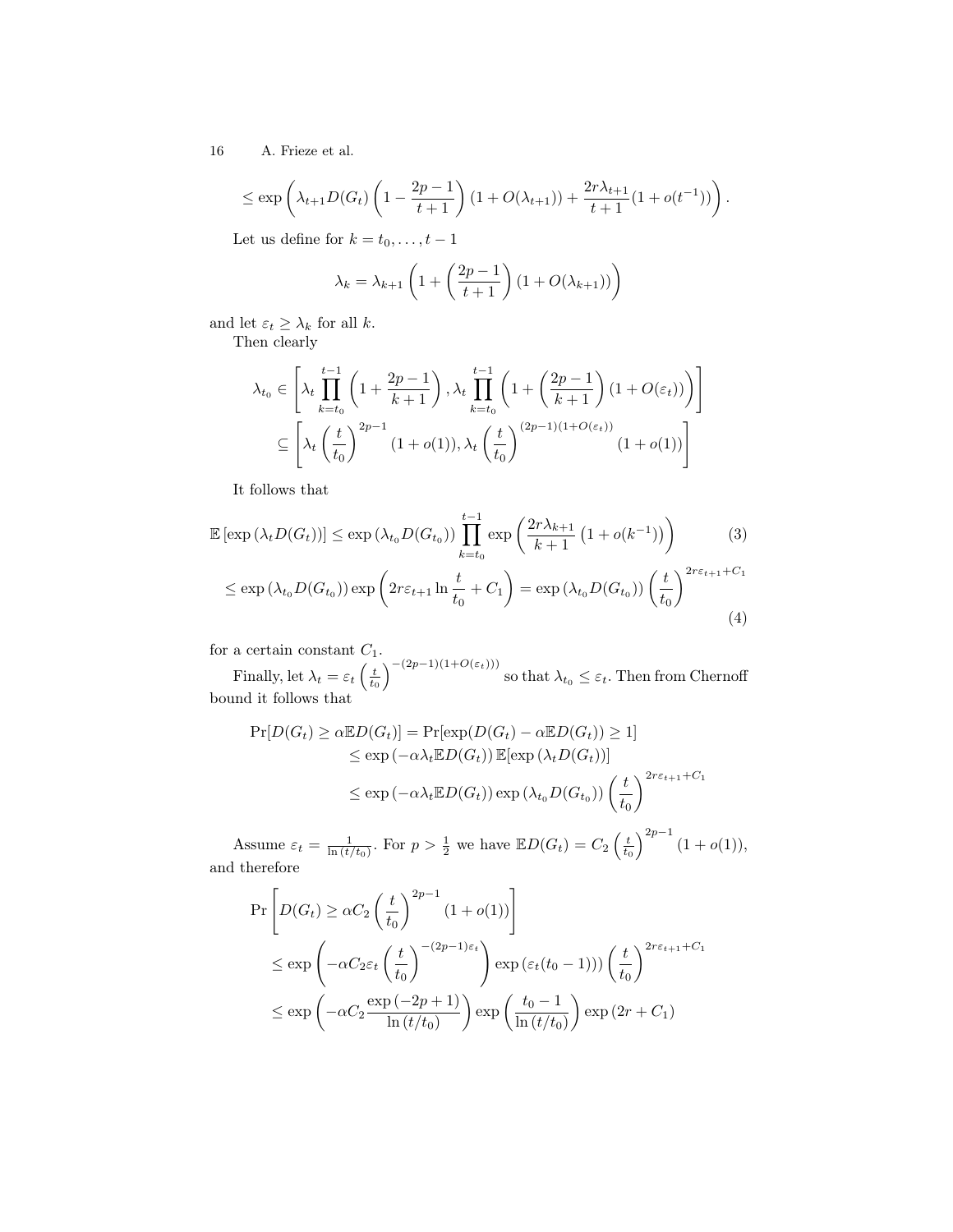The last two elements are bounded by a constant, so it is sufficient to pick  $\alpha = \frac{A}{C_2} \exp(2p-1) \ln^2(t)$  to complete the proof for the case  $p > \frac{1}{2}$ .

Now, for  $p < \frac{1}{2}$  and  $p = \frac{1}{2}$  it is sufficient to use  $\mathbb{E}D(G_t) = C_2(1 + o(1))$  and  $\mathbb{E}D(G_t) = C_2 \ln t(1+o(1)),$  respectively.

## E Proof of Theorem 3

We start the proof by obtaining a simple lemma, analogous to Lemma 6:

**Lemma 7.** For any  $\lambda = O(\frac{1}{t})$  it holds that

$$
\mathbb{E}\left[\exp(\lambda \deg_{t+1}(t+1))|G_t\right] \leq \exp\left(2\lambda p D(G_t)(1+O(\lambda)) + 2\lambda r(1+O(\lambda))\right).
$$

Proof.

$$
\mathbb{E}\left[\exp(\lambda \deg_{t+1}(t+1))|G_t\right]
$$
\n
$$
= \frac{1}{t} \sum_{i=1}^t \mathbb{E}\left[\exp\left(\lambda Bin(\deg_t(i), p) + \lambda Bin\left(t - \deg_t(i), \frac{r}{t}\right)\right)|G_t\right]
$$
\n
$$
\leq \frac{1}{t} \sum_{i=1}^t \left(1 - p + pe^{\lambda}\right)^{\deg_t(i)} \left(1 - \frac{r}{t} + \frac{r}{t}e^{\lambda}\right)^{t - \deg_t(i)}.
$$

Since  $e^x \le 1 + x + x^2$  for all  $x \in [0,1]$ ,  $(1+x)^y \le 1 + 2xy$  for  $0 \le xy \le 1$ , and  $1 + x \leq e^x$  for all x

$$
\mathbb{E}\left[\exp(\lambda \deg_{t+1}(t+1))|G_t\right]
$$
\n
$$
\leq \frac{1}{t} \sum_{i=1}^t (1 + p\lambda(1 + O(\lambda))^{deg_t(i)} \left(1 + \frac{r\lambda}{t}(1 + O(\lambda))\right)^{t - deg_t(i)}
$$
\n
$$
\leq \frac{1}{t} \sum_{i=1}^t (1 + 2p\lambda \deg_t(i)(1 + O(\lambda))) (1 + 2r\lambda(1 + O(\lambda))))
$$
\n
$$
\leq \frac{1}{t} \sum_{i=1}^t (1 + 2p\lambda \deg_t(i)(1 + O(\lambda))) \exp(2r(1 + O(\lambda)))
$$
\n
$$
= (1 + 2p\lambda D(G_t)(1 + O(\lambda))) \exp(2r(1 + O(\lambda)))
$$
\n
$$
\leq \exp(2\lambda p D(G_t)(1 + O(\lambda)) + 2\lambda r(1 + O(\lambda))).
$$

Next, using the lemma above and Theorem 2 we limit the growth of  $D(G_t)$ over certain intervals:

**Lemma 8.** Let  $p > \frac{1}{2}$ . For sufficiently large t and all  $k < t$  it is true that

$$
\Pr[D(G_{(k+1)t}) - D(G_{kt}) \ge AC((k+1)^{2p-1} - k^{2p-1})t^{2p-1}\log^2(t)] = O(t^{-A})
$$

for some fixed constant  $C > 0$  and any  $A > 1$ .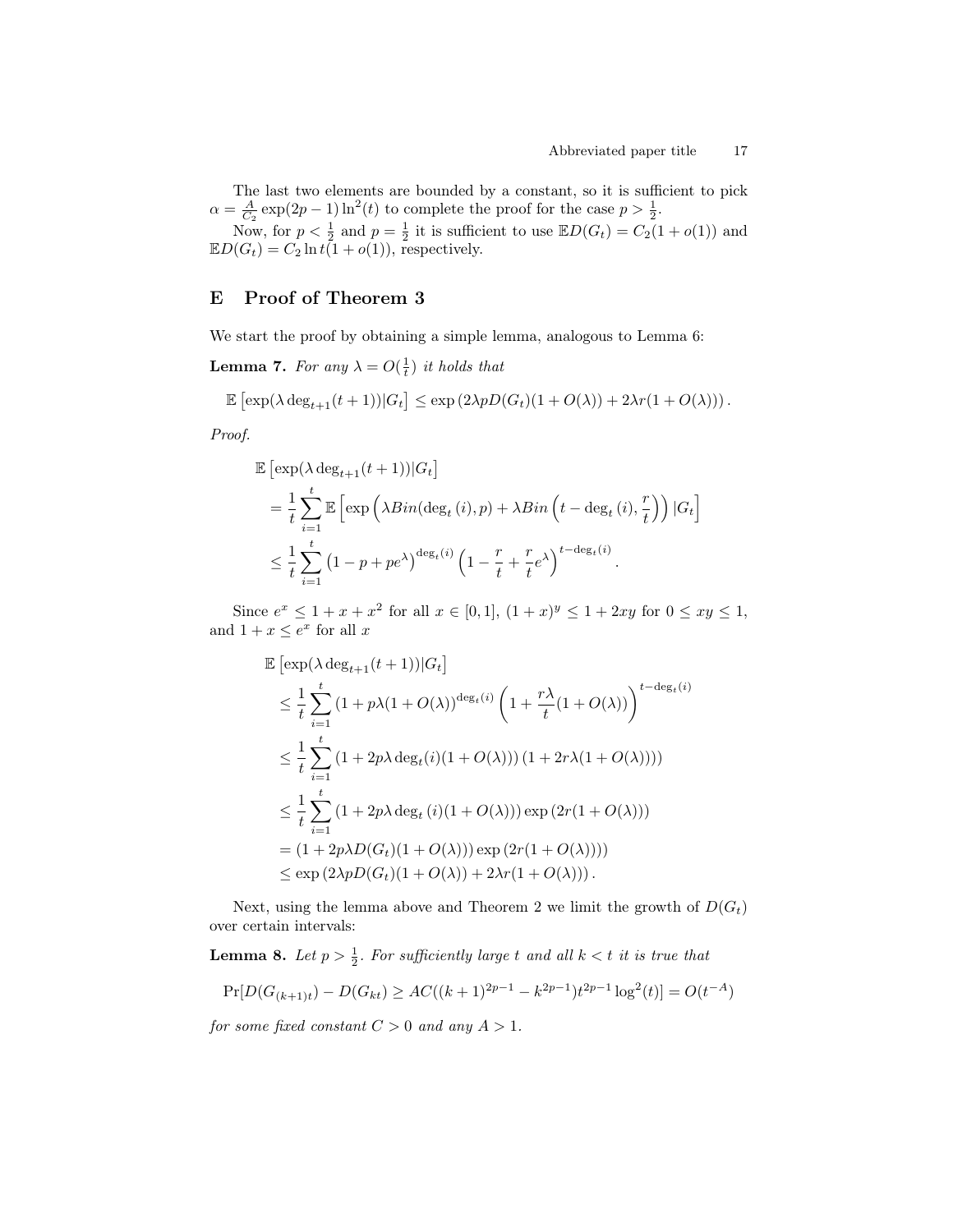*Proof.* First, let us define events  $\mathcal{B}_i = [D(G_{i+1}) \geq (A+1)C_1 i^{2p-1} \log^2(i)]$  with a constant  $C_1$  such that by Theorem 2 it is true that  $Pr[\mathcal{B}_i] = O(i^{-A-1})$ . Let us also denote  $A_k = \bigcup_{i=kt}^{(k+1)t-1} \mathcal{B}_i$  and observe that  $\Pr[A_k] = O(t^{-A}).$ 

Now, we note that from Lemma 6 for any  $\lambda = o(1)$ 

$$
\mathbb{E}\left[\exp\left(\lambda(D(G_{t+1})-D(G_t))\right)\bigg|G_t, \neg B_t\right]
$$
\n
$$
\leq \mathbb{E}\left[\exp\left(\frac{2\lambda}{t+1}\deg_{t+1}(t+1)\right)\bigg|G_t, \neg B_t\right]
$$
\n
$$
\leq \left[\exp\left(\frac{2\lambda p}{t+1}D(G_t)(1+O(\lambda))+\frac{2\lambda r}{t+1}(1+O(\lambda))\right)\bigg|\neg B_t\right]
$$
\n
$$
\leq \exp\left(\lambda\left(A+1\right)C_2t^{2p-2}\log^2(t)(1+o(1))\right)
$$

for a certain constant  $C_2$ .

Now we proceed as following:

$$
\Pr[D(G_{(k+1)t}) - D(G_{kt}) \ge d | G_{kt}]
$$
\n
$$
\le \Pr[D(G_{(k+1)t}) - D(G_{kt}) \ge d | G_{kt}, \neg A_k] \Pr[\neg A] + \Pr[A_k]
$$
\n
$$
\le \exp(-\lambda d) \mathbb{E} \left[ \exp(\lambda (D(G_{(k+1)t}) - D(G_{kt}))) | G_{kt}, \neg A_k \right] + O(t^{-A})
$$
\n
$$
\le \exp(-\lambda d) \prod_{i=kt}^{(k+1)t-1} \mathbb{E} \left[ \exp(\lambda (D(G_{i+1}) - D(G_i))) | G_i, \neg B_i \right] + O(t^{-A})
$$
\n
$$
\le \exp(-\lambda d) \prod_{i=kt}^{(k+1)t-1} \exp(\lambda (A+1) C_2 i^{2p-2} \log^2(i) (1+o(1))) + O(t^{-A})
$$
\n
$$
\le \exp(-\lambda d) \exp \left( \sum_{i=kt}^{(k+1)t-1} \lambda (A+1) C_3 i^{2p-2} \log^2(t) (1+o(1)) \right) + O(t^{-A})
$$
\n
$$
\le \exp(-\lambda d) \exp(\lambda (A+1) C_3 ((k+1)^{2p-1} - k^{2p-1}) t^{2p-1} \log^2(t)) + O(t^{-A})
$$

for a certain constant  $C_3$ .

Finally, it is sufficient to take  $\lambda = ((k+1)^{2p-1} - k^{2p-1}) \log^2(t))$ <sup>-1</sup> and  $d =$  $AC_4((k+1)^{2p-1}-k^{2p-1})t^{2p-1}\log^2(t)$  for sufficiently large  $C_4$  to obtain the final result.

Now we may return to the main theorem. Let  $Y_k = D(G_{(k+1)t}) - D(G_{kt})$ . We know that for  $p > \frac{1}{2}$ 

$$
\mathbb{E}Y_k = \mathbb{E}D(G_{(k+1)t}) - \mathbb{E}D(G_{kt}) = C_1((k+1)^{2p-1} - k^{2p-1})t^{2p-1}(1+o(1))
$$

for some constant  $C_1$ .

Let now define the following events:

$$
\mathcal{A}_1 = \left[ Y_k \le \frac{t^{2p-1}}{f(t)} \right]
$$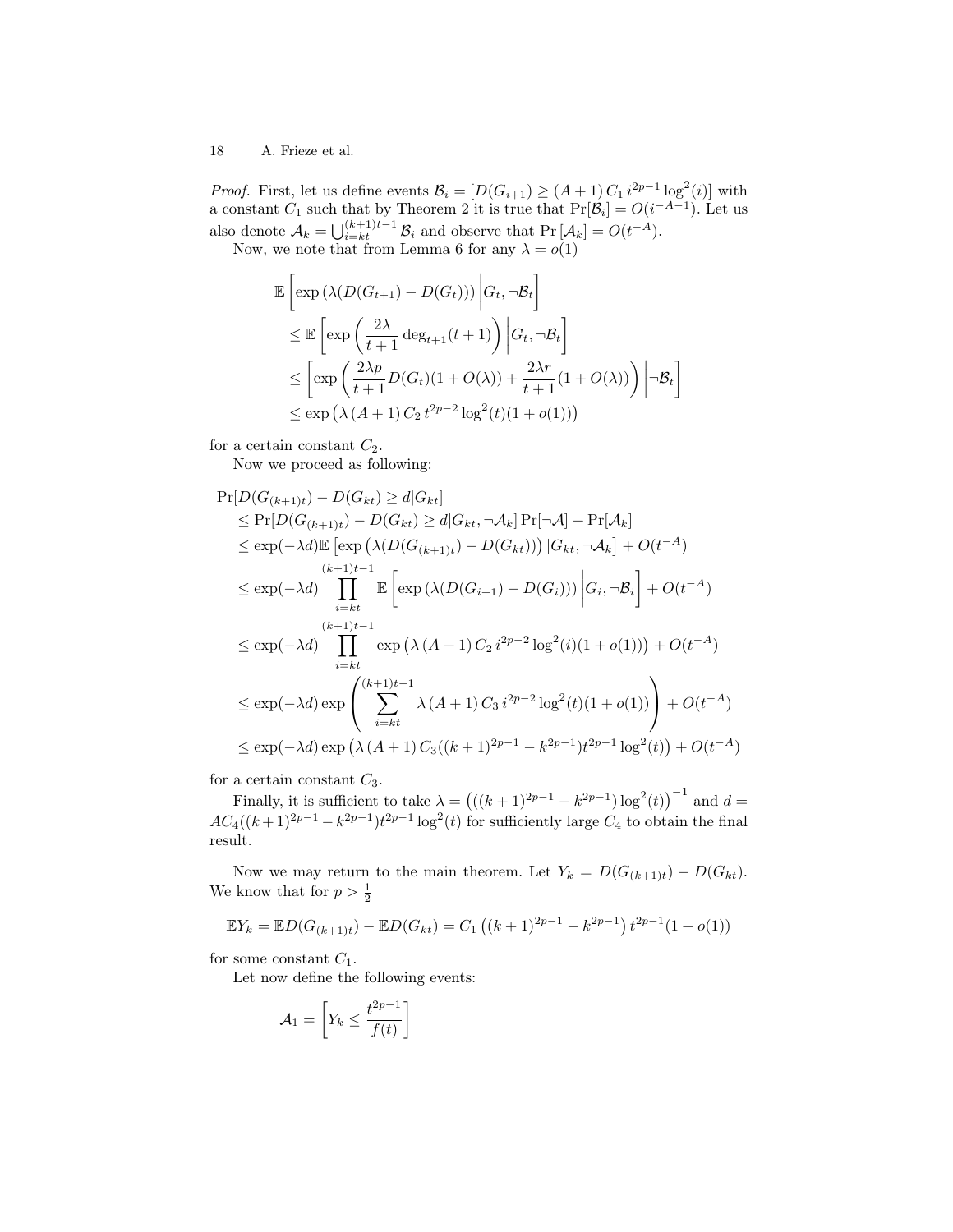$$
\mathcal{A}_2 = \left[ \frac{t^{2p-1}}{f(t)} < Y_k \le C_2((k+1)^{2p-1} - k^{2p-1})t^{2p-1} \log^2(t) \right]
$$
\n
$$
\mathcal{A}_3 = \left[ Y_k > C_2((k+1)^{2p-1} - k^{2p-1})t^{2p-1} \log^2(t) \right]
$$

for a constant  $C_2$  such that (from the lemma above)  $Pr[\mathcal{A}_3] = O(t^{-2})$ . Here  $f(t)$ is any (monotonic) function such that  $f(t) \to \infty$  as  $t \to \infty$ .

We know that

$$
\mathbb{E}Y_k = \mathbb{E}\left[Y_k|\mathcal{A}_1\right] \Pr\left[\mathcal{A}_1\right] + \mathbb{E}\left[Y_k|\mathcal{A}_2\right] \Pr\left[\mathcal{A}_2\right] + \mathbb{E}\left[Y_k|\mathcal{A}_3\right] \Pr\left[\mathcal{A}_3\right]
$$
  
\n
$$
\mathbb{E}Y_k \ge C_1 \left( (k+1)^{2p-1} - k^{2p-1} \right) t^{2p-1}
$$
  
\n
$$
\mathbb{E}\left[Y_k|\mathcal{A}_1\right] \le \frac{t^{2p-1}}{f(t)}
$$
  
\n
$$
\mathbb{E}\left[Y_k|\mathcal{A}_2\right] \le C_2((k+1)^{2p-1} - k^{2p-1})t^{2p-1} \log^2(t)
$$
  
\n
$$
\mathbb{E}\left[Y_k|\mathcal{A}_3\right] \le (k+1)t
$$

and therefore for sufficiently large  $t$  it holds that

$$
\Pr[\mathcal{A}_1] \le \frac{C_2 \left( (k+1)^{2p-1} - k^{2p-1} \right) \log^2(t) - C_1 \left( (k+1)^{2p-1} - k^{2p-1} \right)}{C_2 \left( (k+1)^{2p-1} - k^{2p-1} \right) \log^2(t) - \frac{1}{f(t)}} \le 1 - \frac{C_1}{2C_2 \log^2(t)}.
$$

Let now  $\tau = kt$ .

$$
\Pr\left[ D(G_{\tau}) \le t^{2p-1} f^{-1}(t) \right] = \Pr\left[ \bigcap_{i=1}^{k} Y_i \le \frac{t^{2p-1}}{f(t)} \right]
$$
  

$$
\le \prod_{i=1}^{k} \Pr\left[ Y_i \le \frac{t^{2p-1}}{f(t)} \right] \le \prod_{i=1}^{k} \left( 1 - \frac{C_1}{2C_2 \log^2(t)} \right)
$$

Therefore, if we assume  $k = \frac{2AC_2}{C_1} \log^3(t)$ , we get

$$
\Pr\left[D(G_{\tau}) \le \frac{t^{2p-1}}{f(t)}\right] = \exp\left(-A\log(t)\right) = O(t^{-A})
$$

and finally

$$
\Pr\left[D(G_t) \le \frac{C_3}{A^{2p-1}} t^{2p-1} \log^{-3(2p-1)-\varepsilon}(t)\right] = O(t^{-A}).
$$

for some constant  $C_3$  and any  $\varepsilon > 0$ .

# F Proof of Theorem 6

$$
\mathbb{E}\left[\exp\left(\lambda_{t+1}\deg_{t+1}(s)\right) \mid G_t\right] =
$$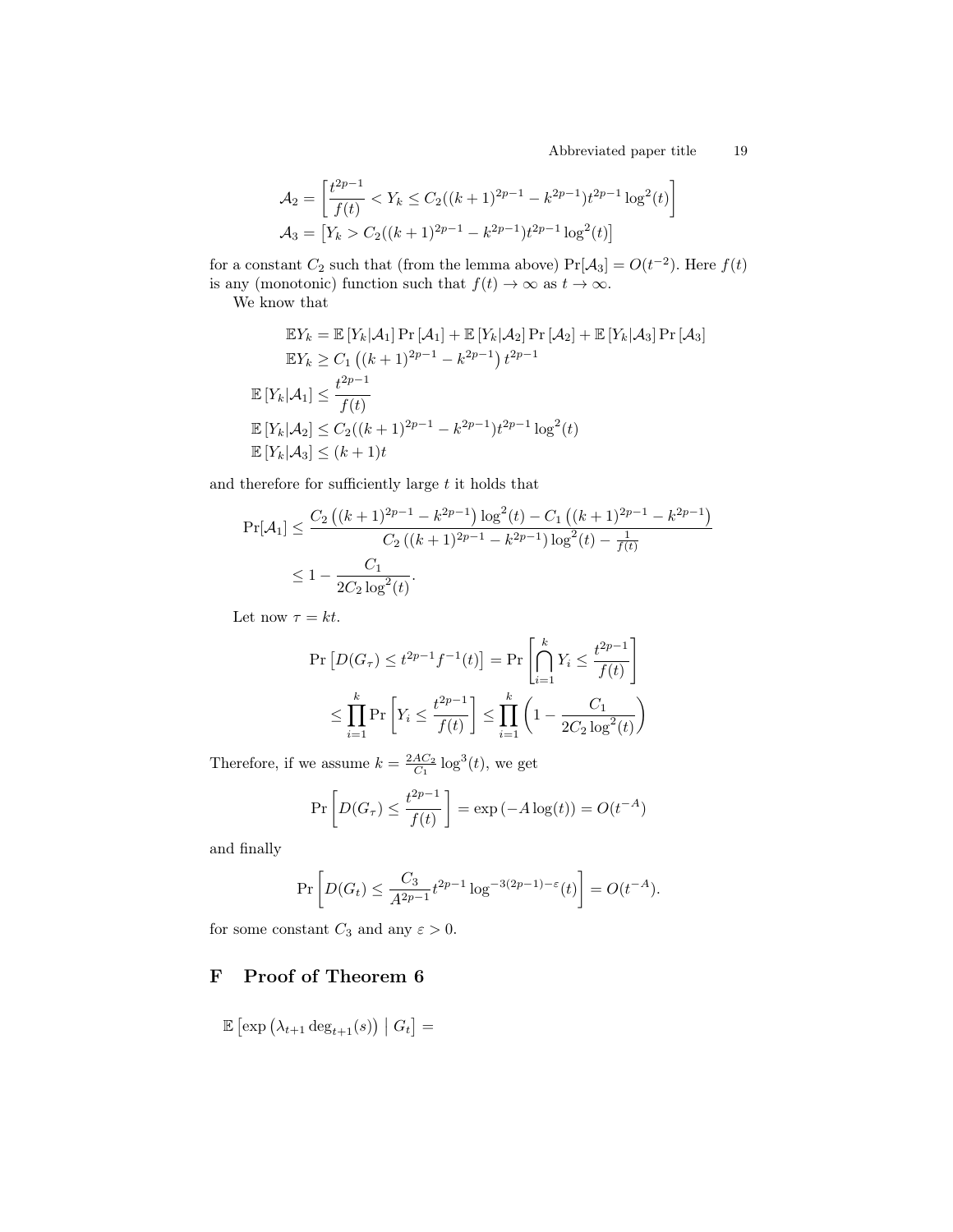$$
= \left(\frac{\deg_t(s)}{t}p + \frac{t - \deg_t(s)}{t}\frac{r}{t}\right) \exp\left(\lambda_{t+1}\left(\deg_t(s) + 1\right)\right)
$$
  
+ 
$$
\left(\frac{\deg_t(s)}{t}(1 - p) + \frac{t - \deg_t(s)}{t}\left(1 - \frac{r}{t}\right)\right) \exp\left(\lambda_{t+1}\deg_t(s)\right)
$$
  
= 
$$
\exp\left(\lambda_{t+1}\deg_t(s)\right)
$$
  

$$
\left(\frac{\deg_t(s)}{t}(1 - p + p\exp\left(\lambda_{t+1}\right)\right) + \frac{t - \deg_t(s)}{t}\left(1 - \frac{r}{t} + \frac{r}{t}\exp\left(\lambda_{t+1}\right)\right)\right)
$$
  

$$
\leq \exp\left(\lambda_{t+1}\deg_t(s)\right)\left(1 + \left(\frac{p\deg_t(s)}{t} + \frac{r\left(t - \deg_t(s)\right)}{t^2}\right)\left(\lambda_{t+1} + \lambda_{t+1}^2\right)\right)
$$
  

$$
\leq \exp\left(\lambda_{t+1}\deg_t(s) + \left(\frac{p\deg_t(s)}{t} + \frac{r\left(t - \deg_t(s)\right)}{t^2}\right)\left(\lambda_{t+1} + \lambda_{t+1}^2\right)\right)
$$
  
= 
$$
\exp\left(\lambda_{t+1}\deg_t(s)\left(1 + \left(\frac{p}{t} - \frac{r}{t^2}\right)(1 + \lambda_{t+1})\right)\right) \exp\left(\lambda_{t+1}\left(1 + \lambda_{t+1}\right)\frac{r}{t}\right).
$$

Let us assume that  $\lambda_k \leq \varepsilon_t = o(1)$  for all  $s \leq k \leq t$ . Then for all  $k =$  $s, s + 1, \ldots, t$  we have

$$
\lambda_k = \lambda_{k+1} \left( 1 + \left( \frac{p}{k} - \frac{r}{k^2} \right) (1 + \lambda_{k+1}) \right) \le \lambda_{k+1} \left( 1 + \left( \frac{p}{k} - \frac{r}{k^2} \right) (1 + \varepsilon_t) \right)
$$

which lead us to

$$
\lambda_s \leq \lambda_t \prod_{k=s}^{t-1} \left( 1 + \left( \frac{p}{k} - \frac{r}{k^2} \right) (1 + \varepsilon_t) \right) \leq \lambda_t \exp \left( (1 + \varepsilon_t) \sum_{k=s}^{t-1} \left( \frac{p}{k} - \frac{r}{k^2} \right) \right)
$$
  

$$
\leq \lambda_t \exp \left( (1 + \varepsilon_t) \int_s^t \left( \frac{p}{k} - \frac{r}{k^2} dk \right) \right) \leq \lambda_t \left( \frac{t}{s} \right)^{p(1 + \varepsilon_t)} \exp \left( \frac{r}{t} (1 + \varepsilon_t) \right).
$$

It follows that

$$
\mathbb{E} \left[ \exp \left( \lambda_t \deg_t(s) \right) | G_s \right] \le \exp \left( \lambda_s \deg_s(s) \right) \prod_{k=s}^{t-1} \exp \left( \lambda_{k+1} \left( 1 + \lambda_{k+1} \right) \frac{r}{k} \right)
$$
  

$$
\le \exp \left( \lambda_s \deg_s(s) \right) \exp \left( \varepsilon_t \left( 1 + \varepsilon_t \right) r \ln \frac{t}{s} \right) \le \exp \left( \lambda_s \deg_s(s) \right) \left( \frac{t}{s} \right)^{r \varepsilon_t (1 + \varepsilon_t)}
$$

Now, let  $\lambda_t = \epsilon_t \left(\frac{t}{s}\right)^{-p(1+\varepsilon_t)} \exp\left(-\frac{r}{t}(1+\varepsilon_t)\right)$  so that  $\lambda_s \leq \epsilon_t$ . Then, from Chernoff bound it follows that

$$
\begin{split} \Pr[\deg_t(s) &\geq \alpha \mathbb{E} \deg_t(s) | G_s] = \Pr[\exp(\deg_t(s) - \alpha \mathbb{E} \deg_t(s)) \geq 1 | G_s] \\ &\leq \exp(-\alpha \lambda_t \mathbb{E}[\deg_t(s) | G_s]) \mathbb{E}[\exp(\lambda_t \deg_t(s)) | G_s] \\ &\leq \exp(-\alpha \lambda_t \mathbb{E}[\deg_t(s) | G_s]) \exp(\lambda_s \deg_s(s)) \left(\frac{t}{s}\right)^{r \epsilon_t (1+\epsilon_t)} . \end{split}
$$

Let's assume  $\varepsilon_t = \frac{1}{\ln t}$ . From Theorem 4 we know that if  $s = O(1)$ , then it holds that  $\mathbb{E}[\deg_t(s)|G_s] = C_1 t^p$  and therefore

$$
\Pr[\deg_t(s) \ge \alpha C_1 t^p | G_s] \le \exp\left(-\alpha C_2 \epsilon_t t^{-p\varepsilon_t}\right) \exp\left(\epsilon_t \deg_s(s)\right) \left(\frac{t}{s}\right)^{r\varepsilon_t(1+\varepsilon_t)}
$$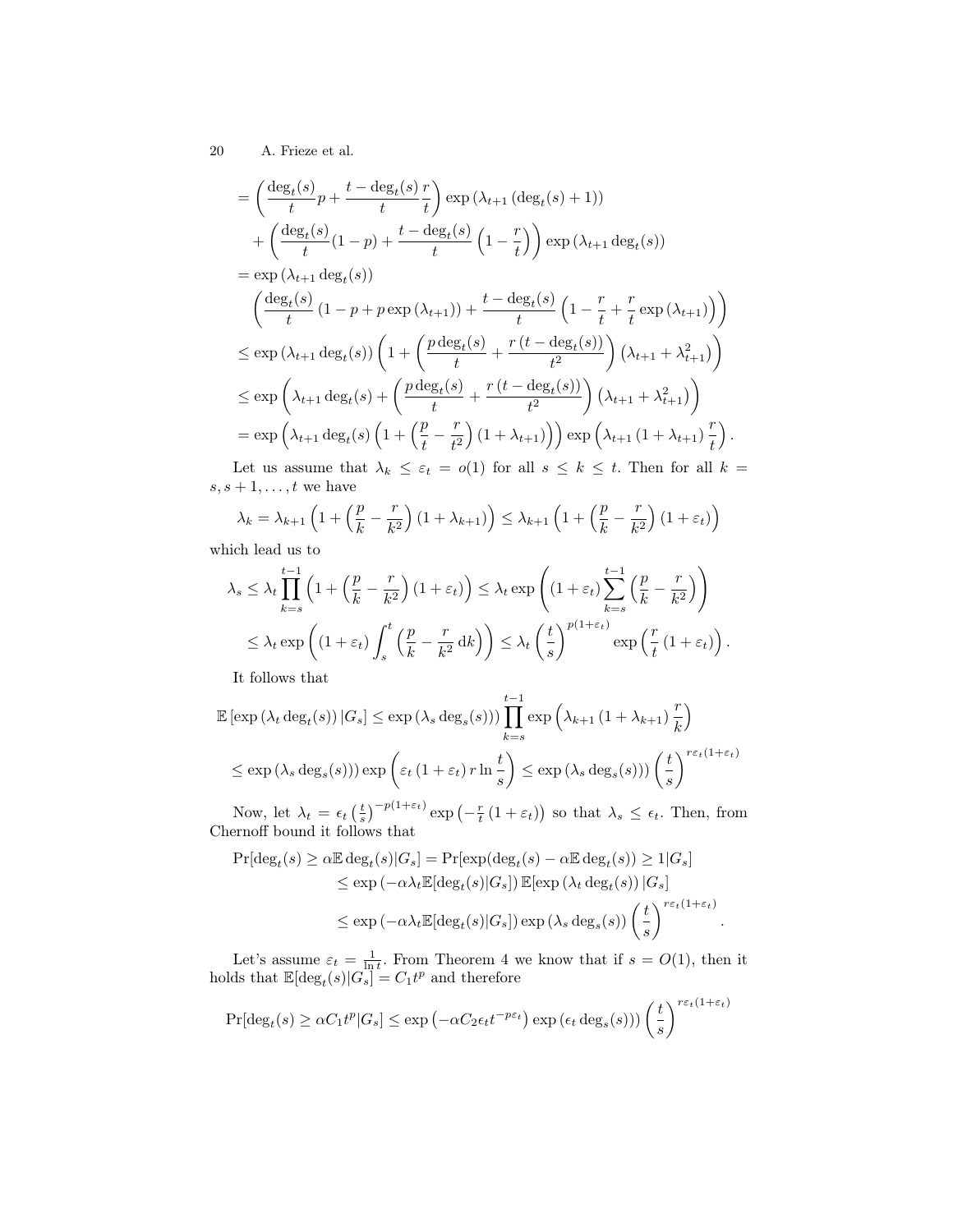Abbreviated paper title 21

$$
\leq
$$
 exp  $\left(-\frac{\alpha C_3}{\ln t}\right)$  exp  $\left(\frac{\deg_s(s)}{\ln t}\right)$  exp  $(2r)$ 

for certain constants  $C_2, C_3$ .

Therefore, it is sufficient to set  $\alpha = \frac{A}{C_3} \ln^2 t$  to get the final result.

# G Proof of Theorem 7

We proceed similarly as in the proof of Theorem 3:

**Lemma 9.** Let  $p > 0$  and  $s = O(1)$ . For sufficiently large t and all  $k < t$  it is true that

$$
\Pr[\deg_{(k+1)t}(s) - \deg_{kt}(s) \ge AC((k+1)^p - k^p)t^p \log^2(t)] = O(t^{-A})
$$

for some fixed constant  $C > 0$  and any  $A > 1$ .

*Proof.* Let us define events  $\mathcal{B}_i = [\deg_{i+1}(s) \geq (A+1)C_1 i^p \log^2(i)]$  with a constant  $C_1$  such that by Theorem 6 it is true that  $Pr[\mathcal{B}_i] = O(i^{-A-1}).$ 

Now, for any  $\lambda = o(1)$  it holds that

$$
\mathbb{E}\left[\exp\left(\lambda(\deg_{t+1}(s) - \deg_t(s))\right) \Big| G_t, \neg B_t\right]
$$
\n
$$
= \left[\frac{\deg_t(s)}{t}(1 - p + p\exp(\lambda)) + \frac{t - \deg_t(s)}{t}\left(1 - \frac{r}{t} + \frac{r}{t}\exp(\lambda)\right) \Big| \neg B_t\right]
$$
\n
$$
\leq \exp\left(\left(\frac{p\deg_t(s)}{t} + \frac{r(t - \deg_t(s))}{t^2}\right)(\lambda + \lambda^2)\right)
$$
\n
$$
\leq \exp\left(\lambda(A + 1) C_1 p t^{p-1} \log^2(t) (1 + o(1))\right).
$$

Let us now denote  $A_k = \bigcup_{i=kt}^{(k+1)t-1} \mathcal{B}_i$  and observe that  $\Pr[\mathcal{A}_k] = O(t^{-A}).$ We proceed similarly to the proof of Theorem 3:

$$
\Pr[\deg_{(k+1)t}(s) - \deg_{kt}(s) \ge d | G_{kt}]
$$
\n
$$
\le \Pr[\deg_{(k+1)t}(s) - \deg_{kt}(s) \ge d | G_{kt}, \neg A_k] \Pr[\neg A] + \Pr[A_k]
$$
\n
$$
\le \exp(-\lambda d) \mathbb{E} \left[ \exp \left( \lambda (\deg_{(k+1)t}(s) - \deg_{kt}(s)) \right) | G_{kt}, \neg A_k \right] + O(t^{-A})
$$
\n
$$
\le \exp(-\lambda d) \prod_{i=kt}^{(k+1)t-1} \mathbb{E} \left[ \exp \left( \lambda (\deg_{i+1}(s) - \deg_i(s)) \right) | G_i, \neg B_i \right] + O(t^{-A})
$$
\n
$$
\le \exp(-\lambda d) \prod_{i=kt}^{(k+1)t-1} \exp \left( \lambda (A+1) C_1 i^{p-1} \log^2(i) (1+o(1)) \right) + O(t^{-A})
$$
\n
$$
\le \exp(-\lambda d) \exp \left( \sum_{i=kt}^{(k+1)t-1} \lambda (A+1) C_1 i^{p-1} \log^2(t) (1+o(1)) \right) + O(t^{-A})
$$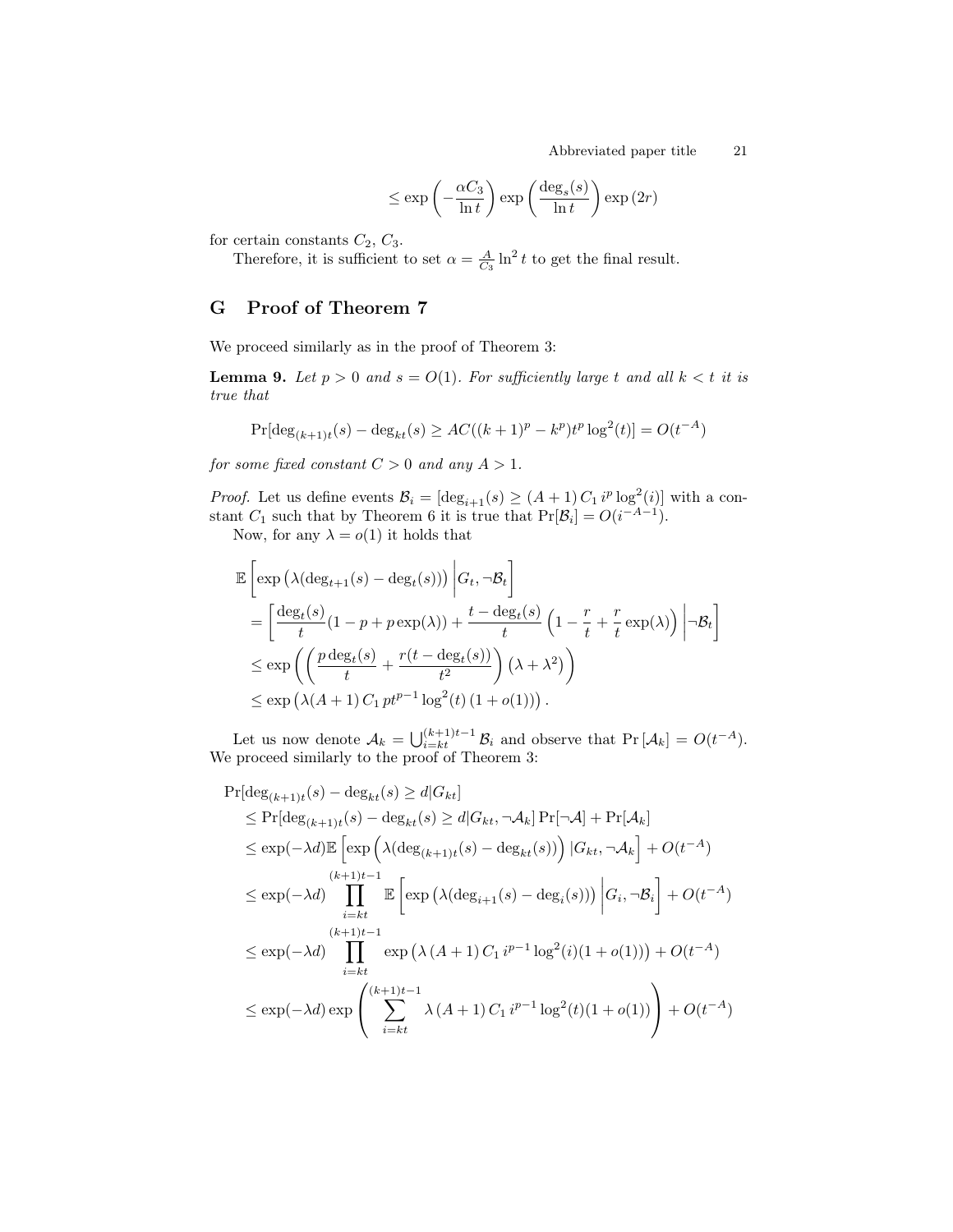$$
\leq \exp(-\lambda d) \exp\left(\lambda (A+1) C_2((k+1)^p - k^p)t^p \log^2(t)\right) + O(t^{-A})
$$

for a certain constant  $C_2$ .

Therefore, it is sufficient to take  $\lambda = ((k+1)^p - k^p) \log^2(t))^{-1}$  and  $d =$  $AC_3((k+1)^p - k^p)t^p \log^2(t)$  for sufficiently large  $C_3$  to obtain the final result.

Now we return to the proof of the main theorem. Let  $Z_k = \deg_{(k+1)t}(s)$  –  $deg_{kt}(s)$ . We know that for  $p > 0$ 

$$
\mathbb{E}Z_k = \mathbb{E}D(G_{(k+1)t}) - \mathbb{E}D(G_{kt}) = C_1((k+1)^p - k^p)t^p(1+o(1))
$$

for some constant  $C_1$ .

Let now define the following events:

$$
\mathcal{A}_1 = \left[ Z_k \le \frac{t^p}{f(t)} \right]
$$
  
\n
$$
\mathcal{A}_2 = \left[ \frac{t^p}{f(t)} < Z_k \le C_2((k+1)^p - k^p)t^p \log^2(t) \right]
$$
  
\n
$$
\mathcal{A}_3 = \left[ Z_k > C_2((k+1)^p - k^p)t^p \log^2(t) \right]
$$

for a constant  $C_2$  such that (from the lemma above)  $Pr[\mathcal{A}_3] = O(t^{-2})$ . Here  $f(t)$ is any (monotonic) function such that  $f(t) \to \infty$  as  $t \to \infty$ .

We know that

$$
\mathbb{E}Z_k = \mathbb{E}\left[Z_k|\mathcal{A}_1\right] \Pr\left[\mathcal{A}_1\right] + \mathbb{E}\left[Z_k|\mathcal{A}_2\right] \Pr\left[\mathcal{A}_2\right] + \mathbb{E}\left[Z_k|\mathcal{A}_3\right] \Pr\left[\mathcal{A}_3\right]
$$

$$
\mathbb{E}Z_k \ge C_1 \left( (k+1)^p - k^p \right) t^{2p-1}
$$

$$
\mathbb{E}\left[Z_k|\mathcal{A}_1\right] \le \frac{t^{2p-1}}{f(t)}
$$

$$
\mathbb{E}\left[Z_k|\mathcal{A}_2\right] \le C_2((k+1)^p - k^p)t^p \log^2(t)
$$

$$
\mathbb{E}\left[Z_k|\mathcal{A}_3\right] \le (k+1)t
$$

and therefore for sufficiently large  $t$  it holds that

$$
\Pr[\mathcal{A}_1] \le \frac{C_2\left((k+1)^p - k^p\right)\log^2(t) - C_1\left((k+1)^p - k^p\right)}{C_2\left((k+1)^p - k^p\right)\log^2(t) - \frac{1}{f(t)}} \le 1 - \frac{C_1}{2C_2\log^2(t)}.
$$

Let now  $\tau = kt$ . Then,

$$
\Pr\left[ D(G_{\tau}) \le t^p f^{-1}(t) \right] = \Pr\left[ \bigcap_{i=1}^k Y_i \le \frac{t^p}{f(t)} \right] \le \prod_{i=1}^k \left( 1 - \frac{C_1}{2C_2 \log^2(t)} \right).
$$

Therefore, if we assume  $k = \frac{2AC_2}{C_1} \log^3(t)$ , we get

$$
\Pr\left[D(G_{\tau}) \le \frac{t^p}{f(t)}\right] = \exp\left(-A\log(t)\right) = O(t^{-A})
$$